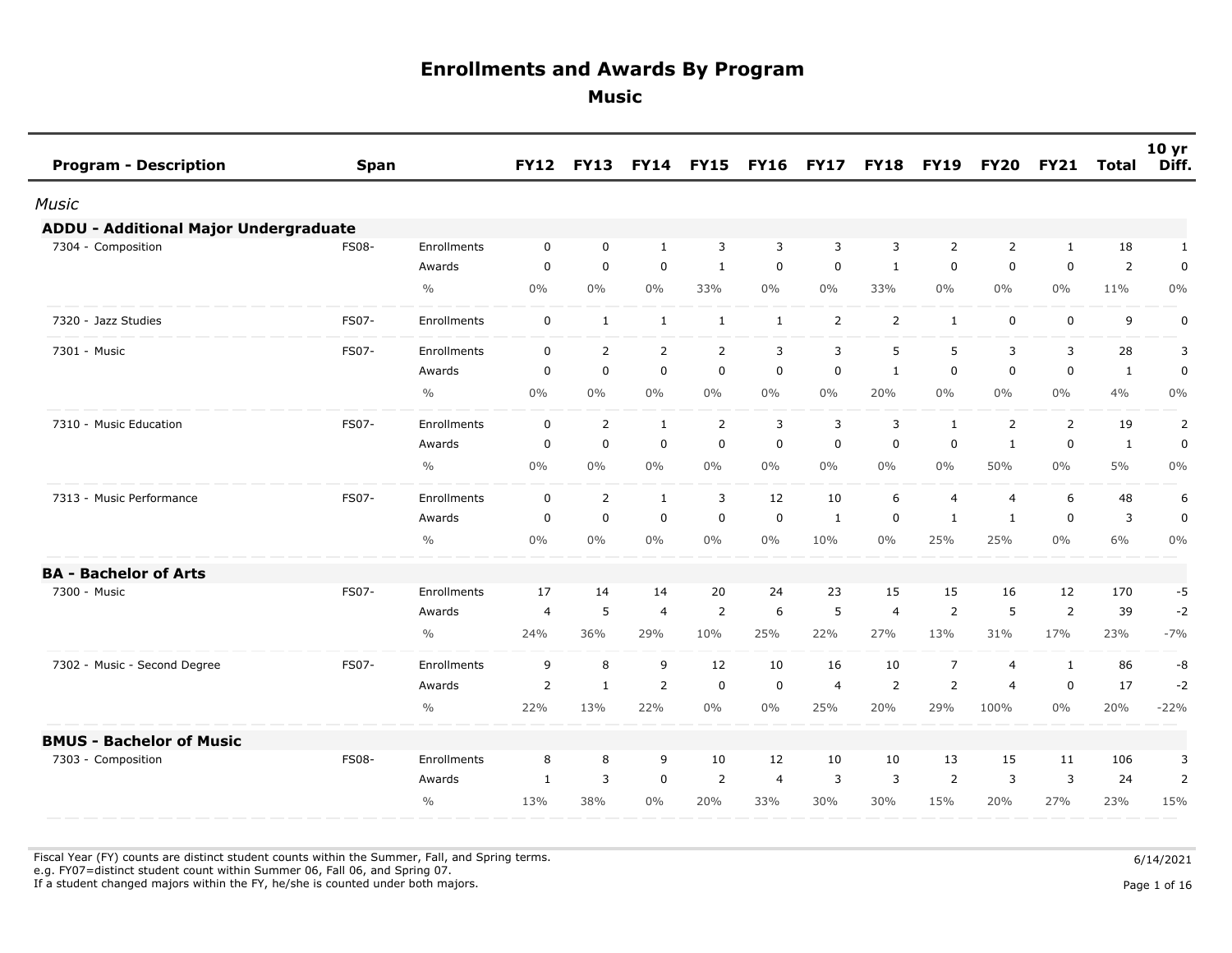| <b>Program - Description</b>             | <b>Span</b>  |               | <b>FY12</b>    | <b>FY13</b>  | <b>FY14</b>    | <b>FY15</b>    | <b>FY16</b>  | <b>FY17</b>    | <b>FY18</b>  | <b>FY19</b>    | <b>FY20</b>    | <b>FY21</b>    | Total          | 10 <sub>yr</sub><br>Diff. |
|------------------------------------------|--------------|---------------|----------------|--------------|----------------|----------------|--------------|----------------|--------------|----------------|----------------|----------------|----------------|---------------------------|
| 7305 - Composition - Second Degree       | <b>FS08-</b> | Enrollments   | $\overline{2}$ | 1            | 3              | 2              | 0            | 1              | 2            | 1              | $\overline{2}$ | 1              | 15             | $-1$                      |
|                                          |              | Awards        | $\mathbf 0$    | $\mathbf{1}$ | $\mathbf 0$    | $\overline{2}$ | $\mathbf 0$  | $\mathbf{1}$   | $\mathbf 0$  | $\mathbf{1}$   | $\mathbf{1}$   | $\mathbf 0$    | 6              | $\mathbf 0$               |
|                                          |              | $\frac{0}{0}$ | 0%             | 100%         | 0%             | 100%           | $0\%$        | 100%           | $0\%$        | 100%           | 50%            | $0\%$          | 40%            | $0\%$                     |
| 7319 - Jazz Studies                      | FS07-        | Enrollments   | 50             | 52           | 46             | 51             | 53           | 49             | 54           | 45             | 48             | 49             | 497            | $-1$                      |
|                                          |              | Awards        | $\overline{4}$ | 8            | 9              | 13             | 12           | $\overline{4}$ | 11           | 9              | 14             | $\overline{7}$ | 91             | 3                         |
|                                          |              | $\frac{0}{0}$ | 8%             | 15%          | 20%            | 25%            | 23%          | 8%             | 20%          | 20%            | 29%            | 14%            | 18%            | 6%                        |
| 7321 - Jazz Studies - Second Degree      | FS07-        | Enrollments   | 10             | 8            | 6              | $\overline{4}$ | 3            | $\overline{2}$ | $\mathbf{1}$ | $\mathbf 0$    | $\mathbf 0$    | $\mathbf 0$    | 34             | $-10$                     |
|                                          |              | Awards        | $\overline{2}$ | 1            | $\mathbf 0$    | $\mathbf 0$    | $\mathbf{1}$ | 1              | $\mathbf{1}$ | $\mathbf 0$    | 0              | $\mathbf 0$    | 6              | $-2$                      |
|                                          |              | $\frac{0}{0}$ | 20%            | 13%          | $0\%$          | $0\%$          | 33%          | 50%            | 100%         | $0\%$          | $0\%$          | $0\%$          | 18%            | $-20%$                    |
| 7309 - Music Education                   | FS07-        | Enrollments   | 130            | 133          | 140            | 138            | 130          | 133            | 139          | 132            | 113            | 109            | 1,297          | $-21$                     |
|                                          |              | Awards        | 18             | 20           | 28             | 28             | 20           | 14             | 22           | 29             | 19             | 17             | 215            | $-1$                      |
|                                          |              | $\frac{0}{0}$ | 14%            | 15%          | 20%            | 20%            | 15%          | 11%            | 16%          | 22%            | 17%            | 16%            | 17%            | 2%                        |
| 7311 - Music Education - Second Degree   | FS07-        | Enrollments   | 33             | 33           | 26             | 21             | 13           | 6              | 5            | 13             | 12             | 9              | 171            | $-24$                     |
|                                          |              | Awards        | 3              | 8            | $\overline{4}$ | 5              | 5            | 3              | $\mathbf 0$  | $\mathbf{1}$   | 2              | $\mathbf{1}$   | 32             | $-2$                      |
|                                          |              | $\frac{0}{0}$ | 9%             | 24%          | 15%            | 24%            | 38%          | 50%            | $0\%$        | 8%             | 17%            | 11%            | 19%            | 2%                        |
| 7312 - Music Performance                 | FS07-        | Enrollments   | 117            | 107          | 89             | 88             | 79           | 76             | 83           | 92             | 103            | 107            | 941            | $-10$                     |
|                                          |              | Awards        | 25             | 20           | 16             | 22             | 14           | 17             | 12           | 17             | 17             | 13             | 173            | $-12$                     |
|                                          |              | $\frac{0}{0}$ | 21%            | 19%          | 18%            | 25%            | 18%          | 22%            | 14%          | 18%            | 17%            | 12%            | 18%            | $-9%$                     |
| 7314 - Music Performance - Second Degree | FS07-        | Enrollments   | $\overline{4}$ | 6            | 5              | 3              | 3            | 10             | 9            | $\overline{7}$ | 9              | 9              | 65             | 5                         |
|                                          |              | Awards        | $\overline{2}$ | $\mathbf{1}$ | 3              | $\mathbf 0$    | 0            | $\overline{3}$ | 0            | $\mathbf 0$    | 2              | $\overline{2}$ | 13             | $\pmb{0}$                 |
|                                          |              | $\frac{0}{0}$ | 50%            | 17%          | 60%            | $0\%$          | $0\%$        | 30%            | $0\%$        | $0\%$          | 22%            | 22%            | 20%            | $-28%$                    |
| 7316 - Music Therapy                     | FS07-SS09    | Enrollments   | 3              | $\mathbf 0$  | $\mathbf 0$    | $\mathbf 0$    | $\mathbf 0$  | $\mathbf 0$    | $\mathbf 0$  | $\mathbf 0$    | 0              | $\mathbf 0$    | 3              | $-3$                      |
|                                          |              | Awards        | 5              | 1            | $\mathbf{1}$   | 0              | $\mathbf 0$  | $\mathbf 0$    | $\mathbf 0$  | $\mathbf 0$    | $\mathbf 0$    | $\mathbf 0$    | $\overline{7}$ | $-5$                      |
|                                          |              | $\frac{0}{0}$ | 167%           | $0\%$        | $0\%$          | $0\%$          | $0\%$        | $0\%$          | $0\%$        | $0\%$          | $0\%$          | $0\%$          | 233%           | $-167%$                   |

Fiscal Year (FY) counts are distinct student counts within the Summer, Fall, and Spring terms.  $6/14/2021$  e.g. FY07=distinct student count within Summer 06, Fall 06, and Spring 07. If a student changed majors within the FY, he/she is counted under both majors. Page 2 of 16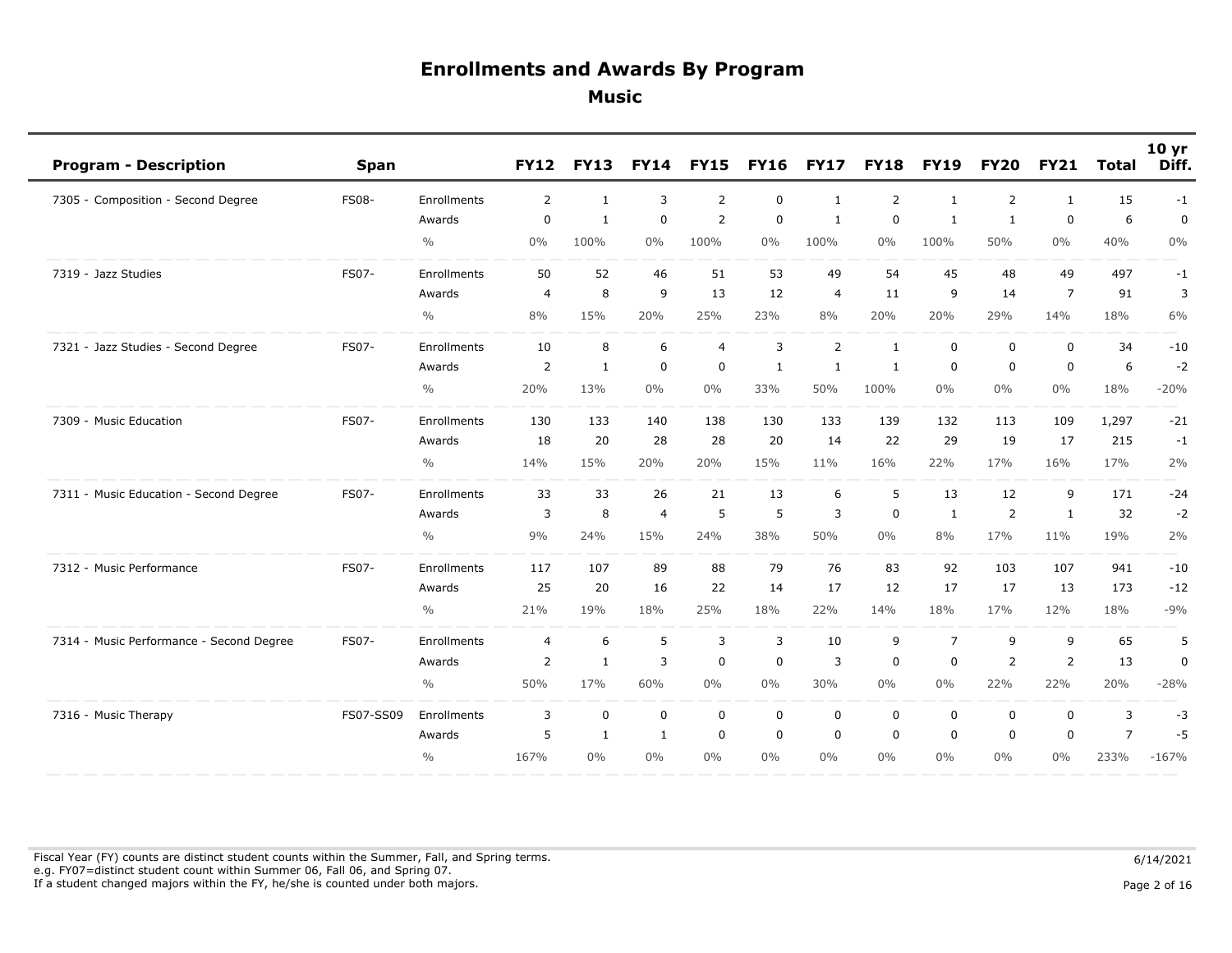| <b>Program - Description</b>               | <b>Span</b>  |                    | <b>FY12</b>    | <b>FY13</b>    | <b>FY14</b>    | <b>FY15</b>    | <b>FY16</b>    | <b>FY17</b>    | <b>FY18</b>    | <b>FY19</b>    | <b>FY20</b>    | <b>FY21</b>    | <b>Total</b>   | 10 <sub>yr</sub><br>Diff. |
|--------------------------------------------|--------------|--------------------|----------------|----------------|----------------|----------------|----------------|----------------|----------------|----------------|----------------|----------------|----------------|---------------------------|
| 7318 - Music Therapy - Second Degree       | FS07-SS09    | Enrollments        | $\overline{4}$ | $\mathbf{1}$   | $\mathbf 0$    | $\mathbf 0$    | $\mathbf 0$    | $\mathbf 0$    | $\mathbf 0$    | $\mathbf{0}$   | 0              | $\mathbf 0$    | 5              | $-4$                      |
|                                            |              | Awards             | $\mathbf 0$    | 3              | $\mathbf{1}$   | $\mathsf 0$    | $\mathbf 0$    | $\mathbf 0$    | $\mathbf 0$    | $\mathbf 0$    | $\mathbf 0$    | $\mathbf 0$    | $\overline{4}$ | $\mathbf 0$               |
|                                            |              | $\frac{0}{0}$      | 0%             | 300%           | $0\%$          | $0\%$          | $0\%$          | $0\%$          | $0\%$          | $0\%$          | $0\%$          | $0\%$          | 80%            | $0\%$                     |
| <b>DMA - Doctor of Musical Arts</b>        |              |                    |                |                |                |                |                |                |                |                |                |                |                |                           |
| 7344 - Collaborative Piano                 | <b>US18-</b> | Enrollments        | 0              | $\mathbf 0$    | $\mathbf 0$    | $\mathbf 0$    | 0              | 0              | $\mathbf 0$    | 5              | 10             | 13             | 28             | 13                        |
|                                            |              | Awards             | $\Omega$       | $\overline{0}$ | $\mathbf 0$    | $\mathbf 0$    | $\mathbf 0$    | $\mathbf 0$    | $\mathbf 0$    | $\mathbf 0$    | $\mathbf 0$    | $\overline{2}$ | $\overline{2}$ | $\overline{2}$            |
|                                            |              | $\frac{0}{0}$      | $0\%$          | $0\%$          | $0\%$          | $0\%$          | $0\%$          | $0\%$          | $0\%$          | $0\%$          | $0\%$          | 15%            | 7%             | 15%                       |
| 7324 - Music Composition                   | FS07-        | Enrollments        | $\overline{7}$ | $\overline{7}$ | 8              | $\overline{7}$ | $\overline{7}$ | $\overline{7}$ | $\overline{7}$ | 8              | 8              | 10             | 76             | 3                         |
|                                            |              | Awards             | 2              | $\mathbf{1}$   | 3              | $\mathbf{1}$   | $\overline{2}$ | $\overline{2}$ | 3              | $\mathbf 0$    | 3              | $\mathbf{1}$   | 18             | $-1$                      |
|                                            |              | $\frac{0}{0}$      | 29%            | 14%            | 38%            | 14%            | 29%            | 29%            | 43%            | $0\%$          | 38%            | 10%            | 24%            | $-19%$                    |
| 7336 - Music Conducting                    | <b>FS07-</b> | Enrollments        | 22             | 14             | 20             | 15             | 21             | 17             | 16             | 13             | 12             | 14             | 164            | -8                        |
|                                            |              | Awards             | 6              | 3              | $\overline{7}$ | $\mathbf{1}$   | $\overline{7}$ | $\overline{7}$ | $\overline{7}$ | $\overline{4}$ | 3              | $\overline{4}$ | 49             | $-2$                      |
|                                            |              | $\frac{0}{0}$      | 27%            | 21%            | 35%            | 7%             | 33%            | 41%            | 44%            | 31%            | 25%            | 29%            | 30%            | $1\%$                     |
| 7329 - Music Performance                   | FS07-        | Enrollments        | 142            | 131            | 136            | 142            | 148            | 156            | 151            | 152            | 148            | 153            | 1,459          | 11                        |
|                                            |              | Awards             | 35             | 26             | 27             | 30             | 22             | 26             | 30             | 34             | 29             | 24             | 283            | $-11$                     |
|                                            |              | $\frac{0}{0}$      | 25%            | 20%            | 20%            | 21%            | 15%            | 17%            | 20%            | 22%            | 20%            | 16%            | 19%            | $-9%$                     |
| <b>GRC2 - Graduate Certificate Program</b> |              |                    |                |                |                |                |                |                |                |                |                |                |                |                           |
| 7346 - Music Career Development            | <b>US20-</b> | Enrollments        | 0              | $\mathbf 0$    | $\mathbf 0$    | $\mathbf 0$    | 0              | 0              | 0              | 0              | 0              | $\overline{7}$ | $\overline{7}$ | $\overline{7}$            |
|                                            |              | Awards             | $\mathsf 0$    | $\mathbf 0$    | $\mathbf 0$    | $\mathsf 0$    | $\mathbf 0$    | $\mathbf 0$    | $\mathbf 0$    | $\mathbf 0$    | $\mathbf 0$    | $\overline{4}$ | $\overline{4}$ | $\overline{4}$            |
|                                            |              | $\frac{0}{0}$      | $0\%$          | $0\%$          | $0\%$          | $0\%$          | $0\%$          | $0\%$          | $0\%$          | $0\%$          | $0\%$          | 57%            | 57%            | 57%                       |
| 7347 - Music Cognition                     | <b>FS20-</b> | Enrollments        |                |                |                |                |                |                |                |                |                |                |                | 0                         |
| 7345 - Music Theory                        | US19-        | Enrollments        | $\mathbf 0$    | $\mathbf 0$    | $\mathbf 0$    | $\mathbf 0$    | $\mathbf 0$    | $\mathbf 0$    | $\mathbf 0$    | $\mathbf 0$    | $\overline{4}$ | 5              | 9              | 5                         |
| <b>GRC4 - University Grad Certificate</b>  |              |                    |                |                |                |                |                |                |                |                |                |                |                |                           |
| 7343 - College Teaching - Music            | SS13-        | <b>Enrollments</b> | $\mathbf 0$    | $\mathbf 0$    | $\mathbf 0$    | $\mathbf 0$    | $\mathbf 0$    | $\mathbf 0$    | $\mathbf 0$    | $\mathbf 0$    | $\mathbf 0$    | $\mathbf{1}$   | <sup>1</sup>   | $\mathbf{1}$              |
|                                            |              | Awards             | $\mathbf 0$    | $\mathbf 0$    | $\mathbf 0$    | $\mathbf 0$    | $\mathbf 0$    | 1              | $\mathbf 0$    | $\mathbf 0$    | 0              | 1              | $\overline{2}$ | $\mathbf{1}$              |
|                                            |              | $\frac{0}{0}$      | 0%             | $0\%$          | $0\%$          | $0\%$          | $0\%$          | $0\%$          | $0\%$          | $0\%$          | $0\%$          | 100%           | 200%           | 100%                      |

Fiscal Year (FY) counts are distinct student counts within the Summer, Fall, and Spring terms.  $6/14/2021$ 

e.g. FY07=distinct student count within Summer 06, Fall 06, and Spring 07.

If a student changed majors within the FY, he/she is counted under both majors. Page 3 of 16

Page 3 of 16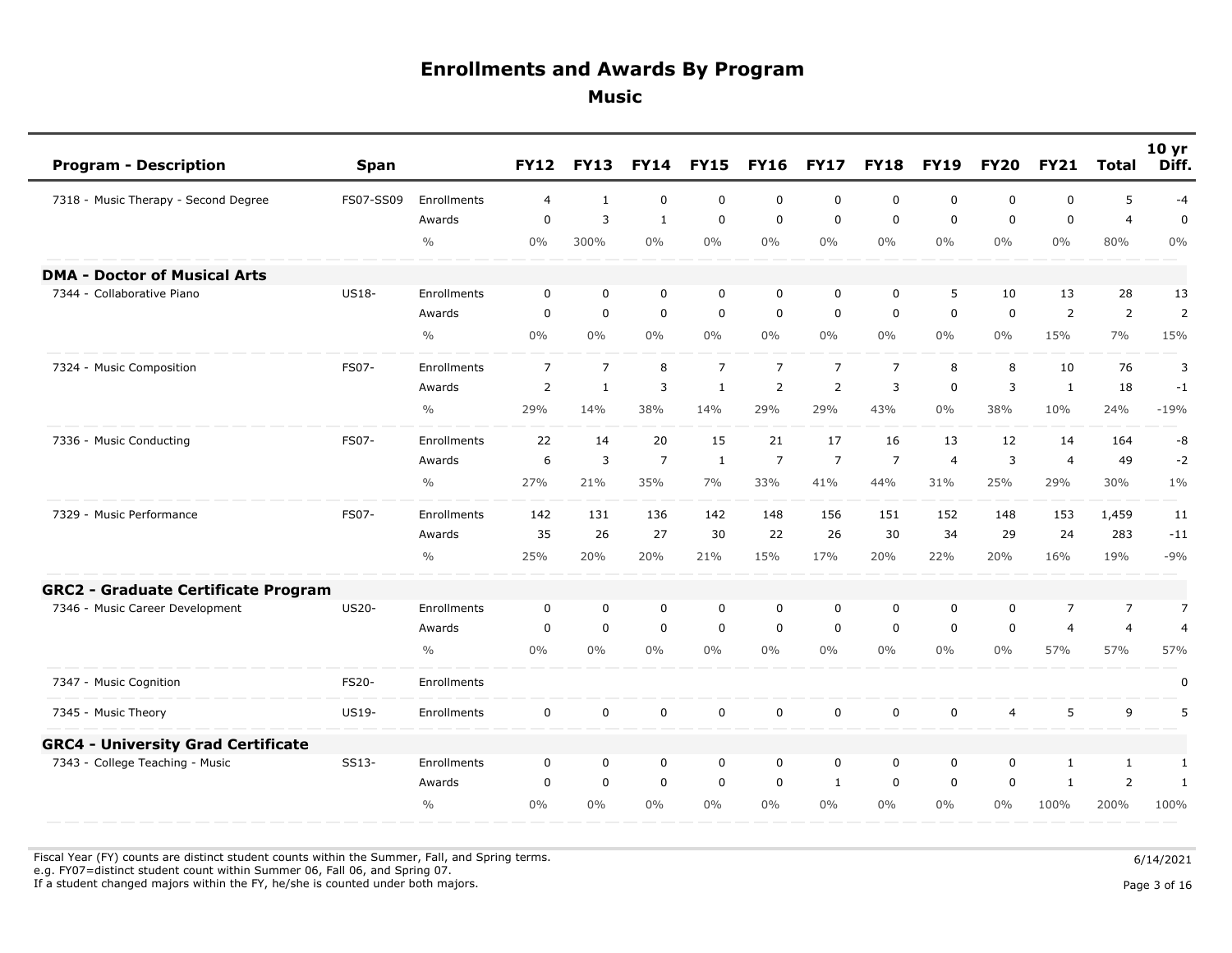| <b>Program - Description</b>         | <b>Span</b> |               | <b>FY12</b>    | <b>FY13</b>    |                | <b>FY14 FY15</b> | <b>FY16 FY17</b> |                | <b>FY18</b>    | <b>FY19</b>    | <b>FY20</b>    | <b>FY21</b>    | Total | 10 yr<br>Diff. |
|--------------------------------------|-------------|---------------|----------------|----------------|----------------|------------------|------------------|----------------|----------------|----------------|----------------|----------------|-------|----------------|
| <b>MA - Master of Arts</b>           |             |               |                |                |                |                  |                  |                |                |                |                |                |       |                |
| 7327 - Musicology                    | FS07-       | Enrollments   | 5              | $\overline{4}$ | 5              | $\overline{4}$   | 3                | 4              | $\overline{4}$ | 2              | 2              | 5              | 38    | 0              |
|                                      |             | Awards        | $\mathbf{1}$   | 2              | $\mathbf{1}$   | 3                | $\mathbf{1}$     | $\mathbf{1}$   | $\overline{2}$ | $\overline{2}$ | $\mathbf 0$    | $\mathbf{1}$   | 14    | $\mathbf 0$    |
|                                      |             | $\frac{0}{0}$ | 20%            | 50%            | 20%            | 75%              | 33%              | 25%            | 50%            | 100%           | $0\%$          | 20%            | 37%   | $0\%$          |
| MJK2 - Teaching Mjr K-12 Endorsement |             |               |                |                |                |                  |                  |                |                |                |                |                |       |                |
| 7337 - Music Education               | FS07-       | Enrollments   | 66             | 73             | 90             | 73               | 51               | 58             | 85             | 78             | 66             | 70             | 710   | 4              |
| <b>MMUS - Master of Music</b>        |             |               |                |                |                |                  |                  |                |                |                |                |                |       |                |
| 7331 - Collaborative Piano           | SS08-       | Enrollments   | $\overline{7}$ | 8              | 6              | 3                | 9                | 12             | 15             | 13             | 9              | 10             | 92    | 3              |
|                                      |             | Awards        | $\mathbf{1}$   | 3              | 3              | $\mathbf 0$      | $\overline{2}$   | $\overline{2}$ | 5              | 3              | $\overline{2}$ | $\overline{4}$ | 25    | 3              |
|                                      |             | $\frac{0}{0}$ | 14%            | 38%            | 50%            | $0\%$            | 22%              | 17%            | 33%            | 23%            | 22%            | 40%            | 27%   | 26%            |
| 7334 - Jazz Studies                  | SS08-       | Enrollments   | 8              | 8              | 13             | 15               | 14               | 12             | 11             | 12             | 12             | 14             | 119   | 6              |
|                                      |             | Awards        | 5              | 3              | 5              | 8                | 5                | 8              | 2              | 9              | 3              | 5              | 53    | 0              |
|                                      |             | $\frac{0}{0}$ | 63%            | 38%            | 38%            | 53%              | 36%              | 67%            | 18%            | 75%            | 25%            | 36%            | 45%   | $-27%$         |
| 7323 - Music Composition             | FS07-       | Enrollments   | 5              | 5              | 5              | 5                | $\overline{7}$   | 9              | 5              | 5              | $\overline{7}$ | $\overline{4}$ | 57    | $-1$           |
|                                      |             | Awards        | $\overline{2}$ | $\mathbf{1}$   | 3              | $\mathbf{1}$     | 1                | 6              | $\overline{2}$ | $\mathbf 0$    | $\overline{4}$ | 3              | 23    | $\mathbf{1}$   |
|                                      |             | $\frac{0}{0}$ | 40%            | 20%            | 60%            | 20%              | 14%              | 67%            | 40%            | $0\%$          | 57%            | 75%            | 40%   | 35%            |
| 7335 - Music Conducting              | FS07-       | Enrollments   | 19             | 17             | 15             | 17               | 21               | 21             | 19             | 15             | 16             | 18             | 178   | $-1$           |
|                                      |             | Awards        | $\overline{7}$ | 9              | $\overline{7}$ | 5                | 6                | $\overline{7}$ | 10             | 5              | 6              | 6              | 68    | $-1$           |
|                                      |             | $\frac{0}{0}$ | 37%            | 53%            | 47%            | 29%              | 29%              | 33%            | 53%            | 33%            | 38%            | 33%            | 38%   | $-4%$          |
| 7325 - Music Education               | FS07-       | Enrollments   | 27             | 27             | 24             | 29               | 36               | 43             | 42             | 33             | 27             | 25             | 313   | $-2$           |
|                                      |             | Awards        | $\overline{7}$ | $\overline{7}$ | 8              | 5                | 7                | 13             | 17             | 14             | 11             | $\overline{7}$ | 96    | $\mathbf 0$    |
|                                      |             | $\frac{0}{0}$ | 26%            | 26%            | 33%            | 17%              | 19%              | 30%            | 40%            | 42%            | 41%            | 28%            | 31%   | 2%             |
| 7328 - Music Performance             | FS07-       | Enrollments   | 67             | 67             | 56             | 53               | 64               | 66             | 68             | 64             | 62             | 63             | 630   | -4             |
|                                      |             | Awards        | 25             | 27             | 28             | 21               | 23               | 29             | 27             | 29             | 20             | 24             | 253   | $-1$           |
|                                      |             | $\frac{0}{0}$ | 37%            | 40%            | 50%            | 40%              | 36%              | 44%            | 40%            | 45%            | 32%            | 38%            | 40%   | $1\%$          |

Fiscal Year (FY) counts are distinct student counts within the Summer, Fall, and Spring terms.  $6/14/2021$  e.g. FY07=distinct student count within Summer 06, Fall 06, and Spring 07. If a student changed majors within the FY, he/she is counted under both majors. Page 4 of 16

Page 4 of 16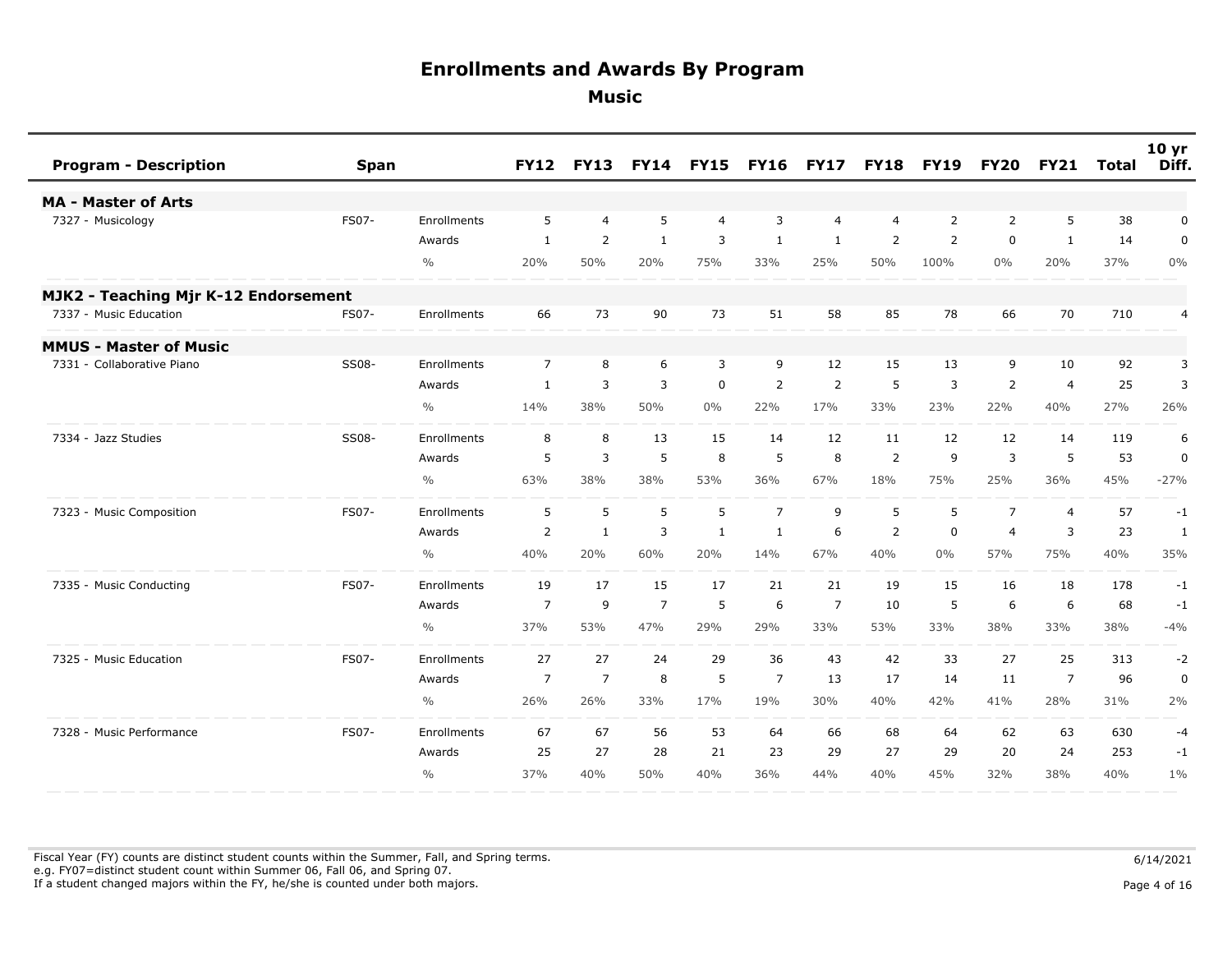| <b>Program - Description</b>          | <b>Span</b>  |               | <b>FY12</b>    | <b>FY13</b>    | <b>FY14</b>    | <b>FY15</b>    | <b>FY16</b>    | <b>FY17</b>      | <b>FY18</b>    | <b>FY19</b>    | <b>FY20</b>    | <b>FY21</b>    | <b>Total</b>   | 10 <sub>yr</sub><br>Diff. |
|---------------------------------------|--------------|---------------|----------------|----------------|----------------|----------------|----------------|------------------|----------------|----------------|----------------|----------------|----------------|---------------------------|
| 7332 - Music Theory                   | FS07-        | Enrollments   | 12             | 10             | 14             | 11             | 11             | 12               | 14             | 13             | 18             | 16             | 131            | $\overline{4}$            |
|                                       |              | Awards        | $\overline{2}$ | 6              | 5              | $\overline{4}$ | $\overline{4}$ | 3                | $\overline{7}$ | $\overline{4}$ | 6              | $\overline{7}$ | 48             | 5                         |
|                                       |              | $\frac{0}{0}$ | 17%            | 60%            | 36%            | 36%            | 36%            | 25%              | 50%            | 31%            | 33%            | 44%            | 37%            | 27%                       |
| 7333 - Music Therapy                  | FS07-SS09    | Enrollments   | $\overline{2}$ | $\overline{2}$ | $\mathbf 0$    | $\mathsf 0$    | $\mathbf 0$    | $\mathbf 0$      | $\mathbf 0$    | $\mathbf 0$    | 0              | $\mathbf 0$    | $\overline{4}$ | $-2$                      |
|                                       |              | Awards        | $\mathbf{1}$   | $\mathbf{1}$   | $\mathbf 0$    | $\mathbf 0$    | $\Omega$       | $\mathbf 0$      | $\mathbf 0$    | $\mathbf{0}$   | $\Omega$       | $\mathbf 0$    | $\overline{2}$ | $-1$                      |
|                                       |              | $\frac{0}{0}$ | 50%            | 50%            | $0\%$          | $0\%$          | $0\%$          | $0\%$            | $0\%$          | $0\%$          | $0\%$          | $0\%$          | 50%            | $-50%$                    |
| 7330 - Piano Pedagogy                 | FS07-        | Enrollments   | 5              | 5              | 5              | $\overline{4}$ | 8              | 11               | 13             | 11             | 10             | 11             | 83             | 6                         |
|                                       |              | Awards        | $\overline{2}$ | $\overline{4}$ | $\overline{4}$ | $\mathbf 0$    | $\overline{2}$ | 3                | 6              | $\overline{4}$ | 2              | 5              | 32             | 3                         |
|                                       |              | $\frac{0}{0}$ | 40%            | 80%            | 80%            | $0\%$          | 25%            | 27%              | 46%            | 36%            | 20%            | 45%            | 39%            | 5%                        |
| <b>MNUN - Minor Undergraduate</b>     |              |               |                |                |                |                |                |                  |                |                |                |                |                |                           |
| 7339 - Jazz Studies                   | <b>FS08-</b> | Enrollments   | $\overline{4}$ | 3              | $\overline{2}$ | 3              | 0              | $\boldsymbol{0}$ | 3              | 5              | 4              | $\overline{2}$ | 26             | $-2$                      |
|                                       |              | Awards        | $\mathbf{1}$   | $\overline{2}$ | $\mathbf 0$    | $\overline{2}$ | 0              | $\mathbf 0$      | $\mathbf 0$    | $\overline{2}$ | $\mathbf 0$    | $\mathbf{1}$   | 8              | $\mathbf 0$               |
|                                       |              | $\frac{0}{0}$ | 25%            | 67%            | $0\%$          | 67%            | $0\%$          | $0\%$            | $0\%$          | 40%            | $0\%$          | 50%            | 31%            | 25%                       |
| 7341 - Music                          | <b>FS08-</b> | Enrollments   | 28             | 24             | 30             | 32             | 33             | 34               | 26             | 27             | 20             | 16             | 270            | $-12$                     |
|                                       |              | Awards        | 8              | $\mathbf{1}$   | 9              | 9              | 3              | 8                | $\overline{7}$ | $\overline{7}$ | 5              | $\overline{4}$ | 61             | $-4$                      |
|                                       |              | $\frac{0}{0}$ | 29%            | 4%             | 30%            | 28%            | 9%             | 24%              | 27%            | 26%            | 25%            | 25%            | 23%            | $-4%$                     |
| 7342 - Piano Pedagogy                 | FS15-        | Enrollments   |                |                |                |                |                |                  |                |                |                |                |                | 0                         |
| <b>NOGR - No Degree - Graduate</b>    |              |               |                |                |                |                |                |                  |                |                |                |                |                |                           |
| BA3P - Bass Tracking Performance DMA  | <b>FS07-</b> | Enrollments   | 3              | $\overline{2}$ | $\overline{2}$ | $\overline{3}$ | 3              | 2                | $\mathbf{1}$   | $\overline{2}$ | $\mathbf{1}$   | $\overline{2}$ | 21             | $-1$                      |
| BA2P - Bass Tracking Performance MA   | FS07-        | Enrollments   | $\overline{2}$ | 3              | $\overline{4}$ | 3              | 3              | $\mathbf{1}$     | $\overline{2}$ | $\overline{4}$ | 5              | 5              | 32             | 3                         |
| BS3P - Bassoon Tracking Perf DMA      | FS07-        | Enrollments   | $\overline{2}$ | $\mathbf{1}$   | 3              | 3              | $\overline{2}$ | 3                | $\overline{2}$ | $\overline{4}$ | 6              | 6              | 32             | 4                         |
| BS2P - Bassoon Tracking Perf MA       | <b>FS07-</b> | Enrollments   | 3              | 5              | 3              | $\overline{4}$ | $\mathbf{1}$   | $\mathbf{1}$     | 3              | $\overline{4}$ | 3              | $\mathbf{1}$   | 28             | $-2$                      |
| CE3P - Cello Tracking Performance DMA | FS07-        | Enrollments   | 8              | 8              | $\overline{7}$ | 8              | 6              | 5                | 8              | 6              | 8              | 6              | 70             | $-2$                      |
| CE2P - Cello Tracking Performance MA  | <b>FS07-</b> | Enrollments   | 6              | $\overline{7}$ | 6              | 5              | 6              | 6                | $\overline{7}$ | 6              | $\overline{7}$ | 6              | 62             | $\pmb{0}$                 |
| CL3P - Clarinet Tracking Perf DMA     | FS07-        | Enrollments   | 8              | $\overline{7}$ | $\overline{7}$ | $\overline{7}$ | 6              | 9                | $\overline{7}$ | 8              | 11             | 11             | 81             | 3                         |

Fiscal Year (FY) counts are distinct student counts within the Summer, Fall, and Spring terms.  $6/14/2021$ e.g. FY07=distinct student count within Summer 06, Fall 06, and Spring 07.

If a student changed majors within the FY, he/she is counted under both majors. Page 5 of 16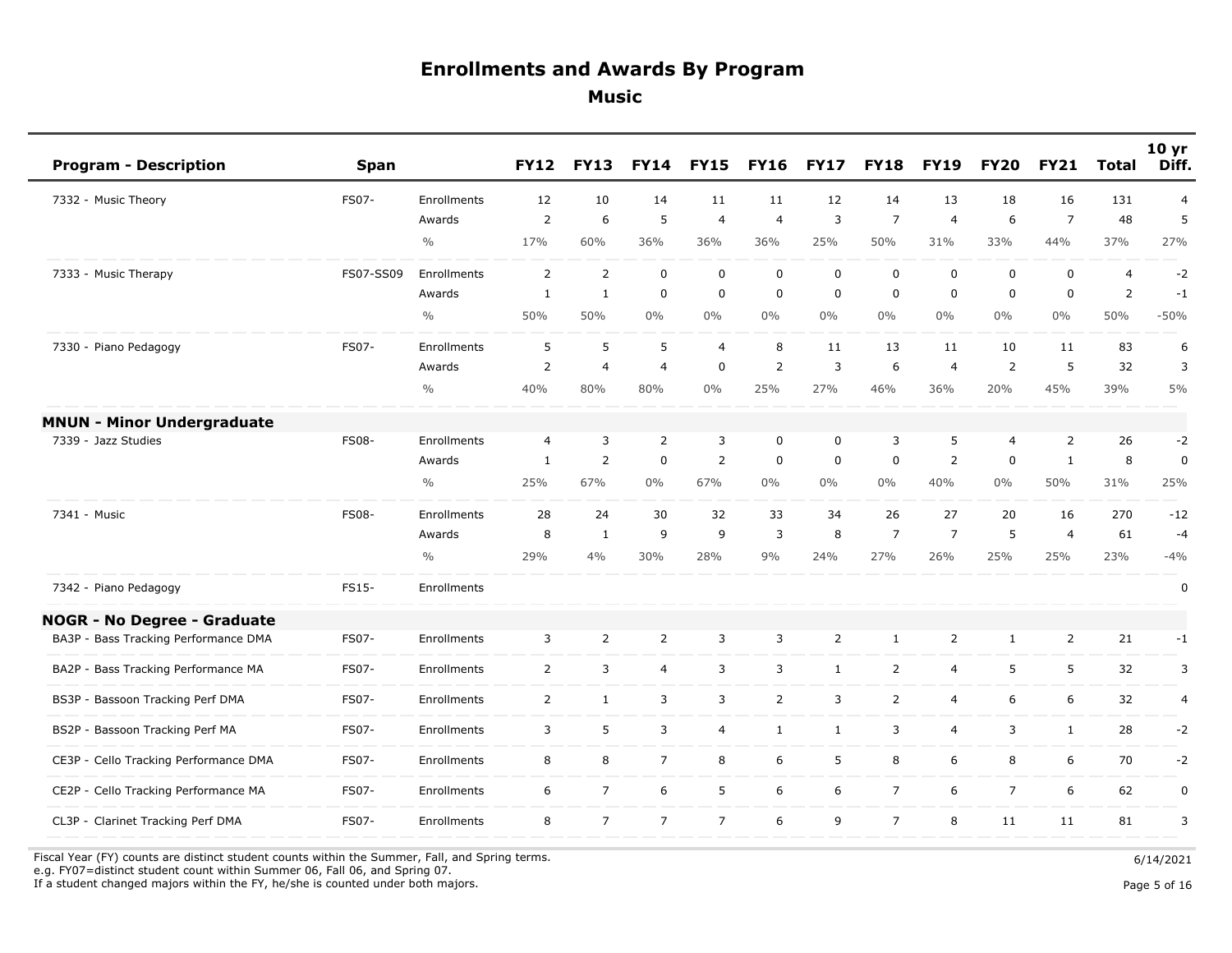| <b>Program - Description</b>                      | <b>Span</b>  |             | <b>FY12</b>    | <b>FY13</b>    | <b>FY14</b>    | <b>FY15</b>    | <b>FY16</b>    | <b>FY17</b>    | <b>FY18</b>    | <b>FY19</b>    | <b>FY20</b>    | <b>FY21</b>    | <b>Total</b>   | 10 <sub>yr</sub><br>Diff. |
|---------------------------------------------------|--------------|-------------|----------------|----------------|----------------|----------------|----------------|----------------|----------------|----------------|----------------|----------------|----------------|---------------------------|
| CL2P - Clarinet Tracking Perf MA                  | FS07-        | Enrollments | 13             | $\overline{7}$ | 8              | 11             | 8              | 6              | 11             | 10             | 8              | 8              | 90             | $-5$                      |
| Conducting-Chorale Tracking D<br>CDC3             | FS07-        | Enrollments | 12             | 8              | 12             | $\overline{7}$ | 11             | 8              | 8              | 8              | 9              | 9              | 92             | -3                        |
| Conducting-Chorale Tracking MA<br>CDC2            | FS07-        | Enrollments | 11             | 10             | 6              | 6              | 12             | 14             | 15             | 6              | $\overline{4}$ | 16             | 100            | 5                         |
| CDO2 Conducting-Orchestral Tracking               | FS07-        | Enrollments | $\mathbf{1}$   | $\overline{2}$ | 3              | 3              | 3              | 2              | $\mathbf 0$    | $\mathbf 0$    | $\mathbf 0$    | $\mathbf{1}$   | 15             | 0                         |
| CDO3 Conducting-Orchestral Tracking               | FS07-        | Enrollments | 3              | $\overline{2}$ | $\overline{2}$ | $\mathbf{1}$   | $\mathbf{1}$   | $\overline{2}$ | $\overline{2}$ | $\overline{2}$ | $\overline{2}$ | $\overline{2}$ | 19             | $-1$                      |
| CDW3 Conducting-Wind Tracking DMA                 | FS07-        | Enrollments | 5              | 3              | 3              | 3              | 5              | 5              | $\overline{7}$ | 5              | 3              | $\overline{4}$ | 43             | $-1$                      |
| CDW2 Conducting-Wind Tracking MA                  | FS07-        | Enrollments | $\overline{4}$ | 3              | 3              | $\mathbf{1}$   | $\overline{2}$ | $\mathbf{1}$   | $\mathbf 0$    | $\mathbf{1}$   | $\overline{2}$ | $\mathbf{1}$   | 18             | $-3$                      |
| EU3P - Euphonium Tracking Perf DMA                | FS07-        | Enrollments | $\mathbf{1}$   | $\mathbf{1}$   | $\mathbf 0$    | 0              | $\mathbf{1}$   | 2              | $\overline{2}$ | $\overline{2}$ | $\mathbf{1}$   | $\mathbf{1}$   | 11             | $\pmb{0}$                 |
| EU2P - Euphonium Tracking Perf MA                 | <b>FS07-</b> | Enrollments | $\mathbf{1}$   | $\mathbf{1}$   | 2              | $\overline{2}$ | 3              | 3              | $\overline{2}$ | 0              | $\mathbf 0$    | 0              | 14             | $-1$                      |
| FL3P - Flute Tracking Performance DMA             | FS07-        | Enrollments | 5              | $\overline{2}$ | $\overline{4}$ | 3              | 6              | 6              | 6              | $\overline{7}$ | 6              | $\overline{7}$ | 52             | 2                         |
| FL2P - Flute Tracking Performance MA              | FS07-        | Enrollments | 3              | $\mathbf{1}$   | 3              | 3              | 3              | 3              | 3              | 5              | 5              | 8              | 37             | 5                         |
| HA3P - Harp Tracking Performance DMA              | FS07-        | Enrollments | $\mathbf{1}$   | $\mathbf 0$    | 0              | $\mathbf{1}$   | $\mathbf{1}$   | $\mathbf{1}$   | 1              | $\mathbf 0$    | $\mathbf 0$    | $\mathbf 0$    | 5              | $-1$                      |
| HA2P - Harp Tracking Performance MA               | FS07-        | Enrollments | $\mathbf{1}$   | $\mathbf{1}$   | $\mathbf 0$    | 0              | $\mathbf{1}$   | $\mathbf{1}$   | $\mathbf{1}$   | $\mathbf 0$    | $\mathbf{1}$   | $\mathbf{1}$   | $\overline{7}$ | $\pmb{0}$                 |
| Horn Tracking Performance DMA<br>HO3P             | FS07-        | Enrollments | 3              | $\overline{2}$ | $\mathbf{1}$   | $\mathbf{1}$   | $\mathbf{1}$   | 0              | $\mathbf{1}$   | $\mathbf{1}$   | 2              | $\overline{2}$ | 14             | $-1$                      |
| Horn Tracking Performance MA<br>HO <sub>2</sub> P | FS07-        | Enrollments | $\overline{2}$ | $\mathsf 0$    | 0              | $\overline{2}$ | 4              | 5              | $\overline{4}$ | $\overline{2}$ | 3              | $\overline{2}$ | 24             | $\pmb{0}$                 |
| JBA2 - Jazz Bass Tracking MA                      | FS07-        | Enrollments | $\mathbf{1}$   | $\mathbf{1}$   | $\overline{2}$ | 3              | 3              | $\mathbf{1}$   | $\mathbf{1}$   | $\mathbf{1}$   | $\overline{2}$ | 5              | 20             | $\overline{4}$            |
| JGU2 - Jazz Guitar Tracking MA                    | FS07-        | Enrollments | $\mathbf{1}$   | $\mathbf 0$    | $\mathbf{1}$   | $\mathbf{1}$   | $\mathbf{1}$   | $\overline{2}$ | $\overline{2}$ | $\mathbf{1}$   | $\overline{2}$ | $\overline{2}$ | 13             | 1                         |
| JPE2 - Jazz Percussion Tracking MA                | FS07-        | Enrollments | $\mathbf{1}$   | 2              | $\overline{4}$ | $\overline{2}$ | $\mathbf{1}$   | $\mathbf{1}$   | $\mathbf{1}$   | 2              | $\mathbf{1}$   | 1              | 16             | $\pmb{0}$                 |

Fiscal Year (FY) counts are distinct student counts within the Summer, Fall, and Spring terms.  $6/14/2021$  e.g. FY07=distinct student count within Summer 06, Fall 06, and Spring 07. If a student changed majors within the FY, he/she is counted under both majors. Page 6 of 16

Page 6 of 16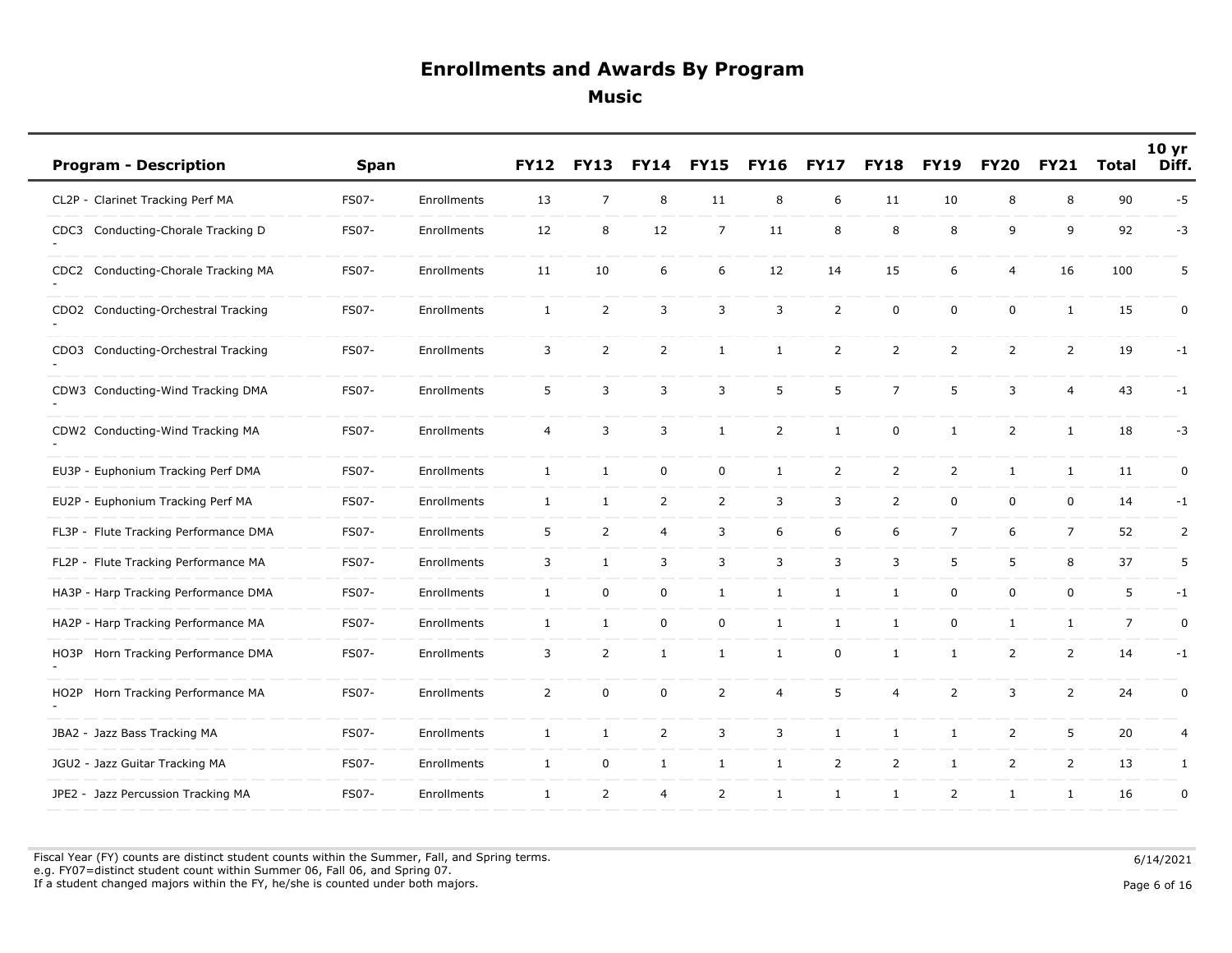| <b>Program - Description</b>          | <b>Span</b>  |             | <b>FY12</b>    | <b>FY13</b>    | <b>FY14</b>    | <b>FY15</b>     | <b>FY16</b>    | <b>FY17</b>    | <b>FY18</b>    | <b>FY19</b>    | <b>FY20</b>    | <b>FY21</b>    | Total | 10 <sub>yr</sub><br>Diff. |
|---------------------------------------|--------------|-------------|----------------|----------------|----------------|-----------------|----------------|----------------|----------------|----------------|----------------|----------------|-------|---------------------------|
| JPI2 - Jazz Piano Tracking MA         | FS07-        | Enrollments | $\mathbf{1}$   | $\mathbf{1}$   | $\mathbf{1}$   | $\overline{2}$  | $\mathbf{1}$   | 1              | $\overline{2}$ | $\mathbf{1}$   | $\mathbf{1}$   | 1              | 12    | $\mathbf 0$               |
| JSX2 - Jazz Sax Tracking MA           | FS07-        | Enrollments | $\overline{2}$ | $\mathbf{1}$   | $\overline{2}$ | $\overline{2}$  | $\overline{2}$ | $\mathbf{1}$   | $\overline{2}$ | $\overline{2}$ | $\overline{2}$ | $\overline{4}$ | 20    | 2                         |
| JTB2 - Jazz Trombone Tracking MA      | FS07-        | Enrollments | $\mathsf{O}$   | $\mathbf{1}$   | 3              | 4               | 4              | $\overline{4}$ | $\overline{2}$ | 3              | $\overline{2}$ | $\mathbf 0$    | 23    | 0                         |
| JTP2 - Jazz Trumpet Tracking MA       | FS07-        | Enrollments | 2              | 2              | 0              | $\mathbf{1}$    | $\overline{2}$ | 2              | $\overline{2}$ | $\overline{2}$ | $\overline{2}$ | 1              | 16    | $-1$                      |
| JVN2 - Jazz Violin Tracking MA        | <b>FS07-</b> | Enrollments |                |                |                |                 |                |                |                |                |                |                |       | 0                         |
| JVO2 - Jazz Voice Tracking MA         | FS07-        | Enrollments |                |                |                |                 |                |                |                |                |                |                |       | 0                         |
| Oboe Tracking Performance DMA<br>OB3P | FS07-        | Enrollments | 4              | 5              | 4              | 5               | 6              | 6              | 6              | 6              | 5              | 5              | 52    | $\mathbf{1}$              |
| Oboe Tracking Performance MA<br>OB2P  | FS07-        | Enrollments | 4              | $\overline{7}$ | 6              | $\overline{2}$  | $\overline{2}$ | $\overline{2}$ | $\overline{2}$ | $\mathbf{1}$   | $\overline{2}$ | $\overline{4}$ | 32    | $\pmb{0}$                 |
| PE3P - Percussion Tracking Perf DMA   | FS07-        | Enrollments | 9              | 8              | 8              | $7\overline{ }$ | $\overline{7}$ | $\overline{7}$ | $\overline{7}$ | 6              | 5              | 3              | 67    | -6                        |
| PE2P - Percussion Tracking Perf MA    | FS07-        | Enrollments | $\mathbf 0$    | 3              | $\overline{2}$ | 3               | 6              | 8              | 4              | 5              | $\overline{7}$ | 6              | 44    | 6                         |
| PI3P - Piano Tracking Performance DMA | FS07-        | Enrollments | 45             | 37             | 38             | 37              | 42             | 46             | 46             | 48             | 41             | 37             | 417   | -8                        |
| PI2P - Piano Tracking Performance MA  | FS07-        | Enrollments | 18             | 24             | 17             | 13              | 11             | $\overline{7}$ | 8              | 4              | 5              | $\overline{2}$ | 109   | $-16$                     |
| SX3P - Sax Tracking Performance DMA   | FS07-        | Enrollments | 3              | $\overline{4}$ | 3              | 3               | 3              | $\overline{a}$ | 4              | 6              | $\overline{7}$ | 5              | 42    | 2                         |
| SX2P - Sax Tracking Performance MA    | FS07-        | Enrollments | 5              | 6              | 6              | 6               | 5              | $\overline{4}$ | 3              | 3              | $\overline{2}$ | $\overline{4}$ | 44    | $-1$                      |
| TB3P - Trombone Tracking Perf DMA     | FS07-        | Enrollments | 3              | 4              | 6              | 4               | 6              | 5              | 4              | 4              | 6              | 9              | 51    | 6                         |
| TB2P - Trombone Tracking Perf MA      | FS07-        | Enrollments | $\mathbf{1}$   | 3              | $\overline{4}$ | $\overline{2}$  | 3              | 5              | 6              | $\overline{4}$ | $\mathbf{1}$   | $\mathbf{1}$   | 30    | $\mathbf 0$               |
| TP3P - Trumpet Tracking Perf DMA      | FS07-        | Enrollments | 8              | $\overline{7}$ | 6              | $\overline{7}$  | 6              | 5              | $\overline{4}$ | 3              | $\overline{4}$ | $\overline{7}$ | 57    | $-1$                      |
| TP2P - Trumpet Tracking Perf MA       | FS07-        | Enrollments | $\overline{2}$ | $\overline{2}$ | $\mathbf{1}$   | 3               | 3              | $\sqrt{5}$     | $\overline{7}$ | 5              | 4              | 3              | 35    | $\mathbf{1}$              |
| TU3P - Tuba Tracking Performance DMA  | FS07-        | Enrollments | $\overline{4}$ | $\overline{4}$ | 5              | $\overline{2}$  | 3              | 2              | $\overline{2}$ | $\overline{2}$ | $\mathbf{1}$   | $\mathbf{1}$   | 26    | $-3$                      |
| TU2P - Tuba Tracking Performance MA   | FS07-        | Enrollments | 1              | $\mathbf{1}$   | $\mathbf{1}$   | $\mathbf 0$     | $\mathbf{0}$   | 1              | $\mathbf{1}$   | 2              | 3              | $\overline{2}$ | 12    | 1                         |

Fiscal Year (FY) counts are distinct student counts within the Summer, Fall, and Spring terms.  $6/14/2021$  e.g. FY07=distinct student count within Summer 06, Fall 06, and Spring 07. If a student changed majors within the FY, he/she is counted under both majors. Page 7 of 16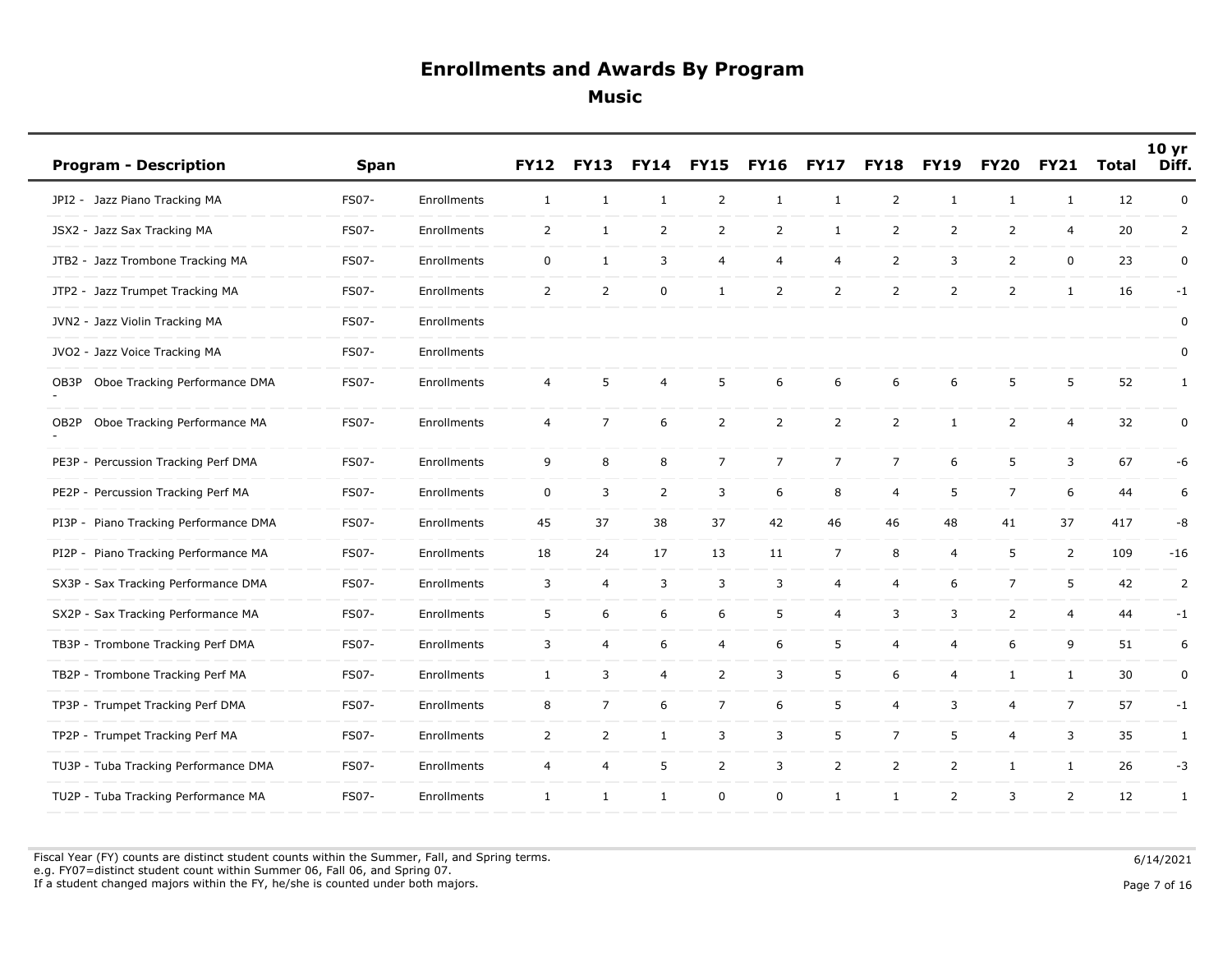|                   | <b>Program - Description</b>            | <b>Span</b>  |             | <b>FY12</b>    | <b>FY13</b>    | <b>FY14</b>    | <b>FY15</b>    | <b>FY16</b>    | <b>FY17</b>    | <b>FY18</b>    | <b>FY19</b>    | <b>FY20</b>    | <b>FY21</b>    | <b>Total</b>   | 10 <sub>yr</sub><br>Diff. |
|-------------------|-----------------------------------------|--------------|-------------|----------------|----------------|----------------|----------------|----------------|----------------|----------------|----------------|----------------|----------------|----------------|---------------------------|
|                   | VA3P - Viola Tracking Performance DMA   | FS07-        | Enrollments | 3              | 3              | 3              | $\overline{4}$ | $\overline{7}$ | 8              | $\overline{7}$ | $\overline{7}$ | 5              | $\overline{7}$ | 54             | $\overline{4}$            |
|                   | VA2P - Viola Tracking Performance MA    | FS07-        | Enrollments | 4              | 4              | 3              | $\overline{2}$ | $\overline{2}$ | 5              | 4              | 3              | $\overline{2}$ | $\overline{2}$ | 31             | $-2$                      |
|                   | VN3P - Violin Tracking Perf DMA         | FS07-        | Enrollments | 21             | 20             | 19             | 17             | 19             | 21             | 23             | 24             | 21             | 22             | 207            | $\mathbf{1}$              |
|                   | VN2P - Violin Tracking Performance MA   | FS07-        | Enrollments | 8              | $\overline{7}$ | 5              | $\overline{7}$ | 11             | 9              | 5              | 5              | 6              | 6              | 69             | $-2$                      |
| VO3P              | Voice Tracking Performance DMA          | FS07-        | Enrollments | $\mathbf{1}$   | $\mathsf 0$    | $\mathbf{1}$   | $\mathbf{1}$   | $\overline{2}$ | $\overline{4}$ | 6              | 6              | $\overline{7}$ | 14             | 42             | 13                        |
| VO <sub>2</sub> P | Voice Tracking Performance MA           | FS07-        | Enrollments | $\overline{7}$ | 10             | 8              | 11             | 16             | 16             | 13             | 8              | 9              | 11             | 109            | $\overline{4}$            |
|                   | <b>NOUN - No Degree - Undergraduate</b> |              |             |                |                |                |                |                |                |                |                |                |                |                |                           |
|                   | BA1B - Bass Tracking BA                 | FS07-        | Enrollments | $\overline{2}$ | $\mathsf{2}$   | $\mathbf 0$    | $\mathbf{1}$   | $\mathbf{1}$   | 1              | $\mathbf{1}$   | $\mathbf{1}$   | $\mathbf{1}$   | $\mathbf 0$    | 10             | $-2$                      |
|                   | <b>BA1C</b> Bass Tracking Composition   | FS07-        | Enrollments | $\mathbf 0$    | $\mathbf 0$    | $\mathbf 0$    | $\mathbf 0$    | $\mathbf{1}$   | $\mathbf{1}$   | $\mathbf 0$    | $\mathbf 0$    | $\mathsf{O}$   | $\mathsf{O}$   | $\overline{2}$ | $\pmb{0}$                 |
|                   | BA1E - Bass Tracking Education          | FS07-        | Enrollments | $\overline{4}$ | 5              | 6              | $\overline{4}$ | 3              | 3              | $\overline{2}$ | $\overline{2}$ | $\mathbf{1}$   | 1              | 31             | $-3$                      |
|                   | BA1P - Bass Tracking Performance UN     | FS07-        | Enrollments | 11             | 12             | 9              | 9              | 10             | 9              | $\overline{4}$ | $\overline{4}$ | 3              | $\overline{2}$ | 73             | -9                        |
|                   | BA1T - Bass Tracking Therapy            | FS07-SS17    | Enrollments |                |                |                |                |                |                |                |                |                |                |                | 0                         |
|                   | BS1B - Bassoon Tracking BA              | FS07-        | Enrollments |                |                |                |                |                |                |                |                |                |                |                | 0                         |
| BS1C              | <b>Bassoon Tracking Comp</b>            | FS07-        | Enrollments |                |                |                |                |                |                |                |                |                |                |                | 0                         |
|                   | BS1E - Bassoon Tracking Education       | FS07-        | Enrollments | $\overline{4}$ | 5              | 6              | 9              | 5              | 5              | $\overline{4}$ | 4              | 3              | $\overline{4}$ | 49             | $\mathbf 0$               |
|                   | BS1P - Bassoon Tracking Perf UN         | FS07-        | Enrollments | 4              | $\overline{2}$ | 3              | 3              | $\overline{4}$ | 5              | $\overline{7}$ | 8              | 6              | $\overline{4}$ | 46             | $\pmb{0}$                 |
|                   | BS1T - Bassoon Tracking Therapy         | FS07-US15    | Enrollments |                |                |                |                |                |                |                |                |                |                |                | $\pmb{0}$                 |
|                   | CE1B - Cello Tracking BA                | FS07-        | Enrollments | $\mathbf{1}$   | $\mathbf 0$    | $\mathbf 0$    | $\mathsf 0$    | $\mathbf 0$    | 1              | $\mathbf{1}$   | $\mathbf{1}$   | $\mathsf{O}$   | $\mathsf{O}$   | 4              | $-1$                      |
|                   | CE1C - Cello Tracking Composition       | FS07-        | Enrollments | $\mathbf{1}$   | $\mathbf{1}$   | $\mathbf 0$    | $\mathbf 0$    | $\mathbf{0}$   | $\mathbf 0$    | $\mathbf 0$    | $\mathbf 0$    | $\mathbf 0$    | $\mathbf 0$    | $\overline{2}$ | $-1$                      |
|                   | CE1E - Cello Tracking Education         | FS07-        | Enrollments | 3              | 3              | $\overline{2}$ | $\mathbf{1}$   | $\overline{2}$ | $\mathbf{1}$   | $\overline{2}$ | $\overline{2}$ | $\overline{2}$ | $\mathbf{1}$   | 19             | $-2$                      |
|                   | CE1P - Cello Tracking Performance UN    | <b>FS07-</b> | Enrollments | $\overline{4}$ | $\mathbf{1}$   | 3              | 3              | $\mathbf{1}$   | $\mathbf{1}$   | $\mathbf{1}$   | $\overline{2}$ | $\overline{2}$ | $\overline{2}$ | 20             | $-2$                      |
|                   |                                         |              |             |                |                |                |                |                |                |                |                |                |                |                |                           |

 Fiscal Year (FY) counts are distinct student counts within the Summer, Fall, and Spring terms. e.g. FY07=distinct student count within Summer 06, Fall 06, and Spring 07.

If a student changed majors within the FY, he/she is counted under both majors.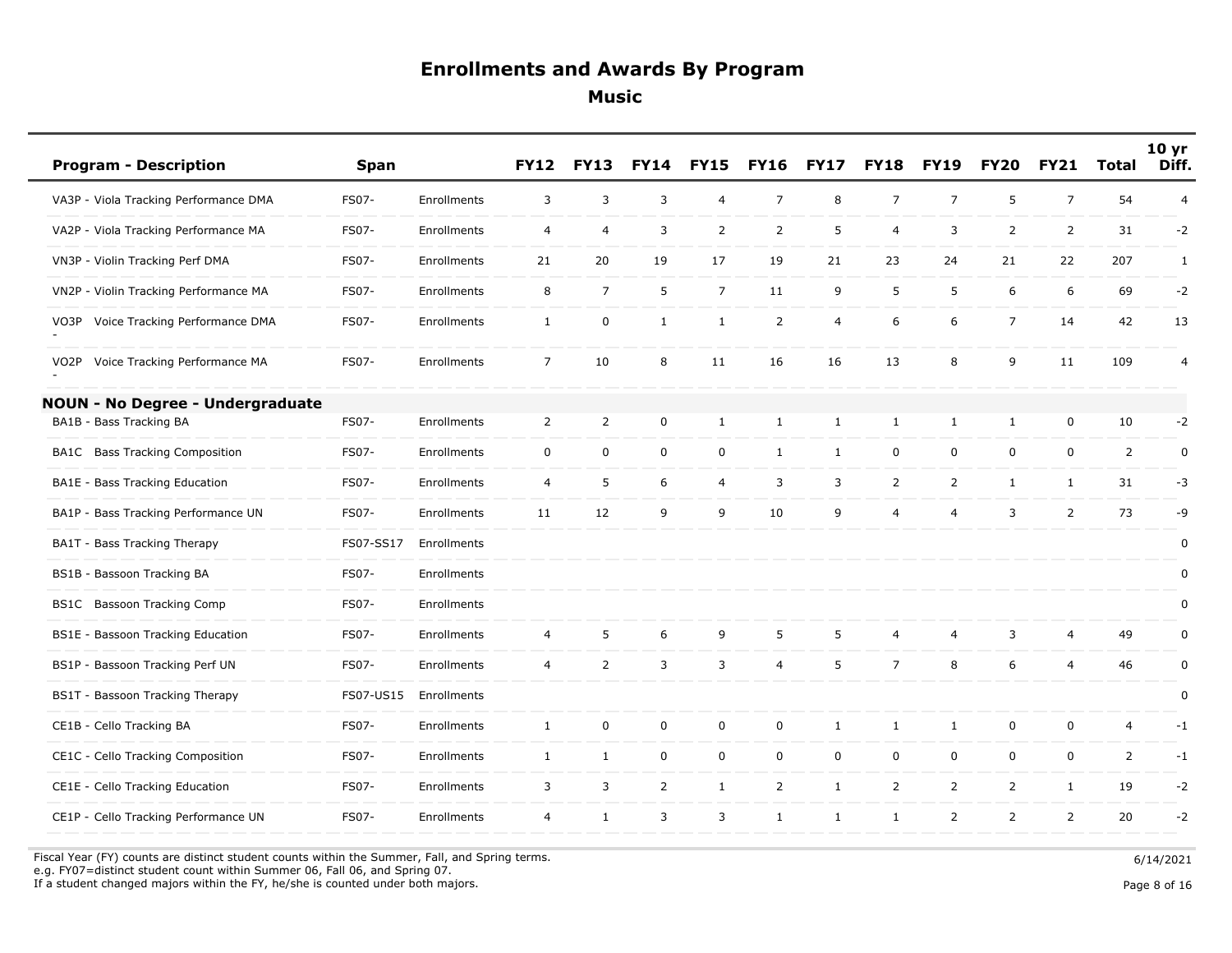| <b>Program - Description</b>         | Span         |             | <b>FY12</b>    | <b>FY13</b>    | <b>FY14</b>    | <b>FY15</b>    | <b>FY16</b>    | <b>FY17</b>    | <b>FY18</b>         | <b>FY19</b>    | <b>FY20</b>    | <b>FY21</b>    | Total          | 10 <sub>yr</sub><br>Diff. |
|--------------------------------------|--------------|-------------|----------------|----------------|----------------|----------------|----------------|----------------|---------------------|----------------|----------------|----------------|----------------|---------------------------|
| CE1T - Cello Tracking Therapy        | FS07-US15    | Enrollments |                |                |                |                |                |                |                     |                |                |                |                | $\pmb{0}$                 |
| CL1B - Clarinet Tracking BA          | FS07-        | Enrollments | $\mathbf{1}$   | $\mathbf 0$    | $\mathbf{1}$   | $\overline{2}$ | $\overline{2}$ | 2              | $\overline{2}$      | $\mathbf{1}$   | $\mathbf 0$    | $\mathbf 0$    | 11             | $-1$                      |
| CL1C - Clarinet Tracking Comp        | <b>FS07-</b> | Enrollments | $\mathbf 0$    | $\mathbf 0$    | $\mathsf 0$    | $\mathsf 0$    | $\mathsf{O}$   | 0              | $\overline{2}$      | $\overline{2}$ | $\overline{2}$ | $\overline{2}$ | 8              | 2                         |
| CL1E - Clarinet Tracking Education   | <b>FS07-</b> | Enrollments | 9              | 9              | 9              | 10             | 11             | 13             | 15                  | 15             | 9              | 10             | 110            | $\mathbf{1}$              |
| CL1P - Clarinet Tracking Perf UN     | FS07-        | Enrollments | $\overline{7}$ | 2              | 3              | 4              | 6              | $\overline{7}$ | 9                   | 10             | 10             | 10             | 68             | 3                         |
| CL1T - Clarinet Tracking Therapy     | FS07-US15    | Enrollments |                |                |                |                |                |                |                     |                |                |                |                | $\pmb{0}$                 |
| EU1B - Euphonium Tracking BA         | FS07-        | Enrollments | 1              | $\mathbf{1}$   | $\mathbf{1}$   | $\mathbf{1}$   | $\mathbf{1}$   | $\mathbf{1}$   | $\mathbf 0$         | $\mathbf{1}$   | $\mathbf{1}$   | 1              | 9              | $\pmb{0}$                 |
| EU1C Euphonium Tracking Comp         | <b>FS07-</b> | Enrollments |                |                |                |                |                |                |                     |                |                |                |                | 0                         |
| EU1E - Euphonium Tracking Education  | FS07-        | Enrollments | 6              | 6              | $\overline{7}$ | 6              | 4              | 5              | 3                   | $\overline{2}$ | $\overline{4}$ | $\overline{7}$ | 50             | $\mathbf{1}$              |
| EU1P - Euphonium Tracking Perf UN    | FS07-        | Enrollments | $\mathbf 0$    | $\mathsf 0$    | $\mathbf 0$    | $\mathbf 0$    | $\mathbf 0$    | $\mathsf 0$    | $\mathbf 0$         | $\mathbf 0$    | $\mathbf 0$    | $\mathbf{1}$   | $\mathbf{1}$   | $\mathbf{1}$              |
| EU1T - Euphonium Tracking Therapy    | FS07-US15    | Enrollments |                |                |                |                |                |                |                     |                |                |                |                | 0                         |
| FL1B - Flute Tracking BA             | FS07-        | Enrollments | $\overline{2}$ | $\overline{2}$ | $\overline{2}$ | $\mathbf{1}$   | $\mathbf{1}$   | $\mathbf{1}$   | $\overline{2}$      | $\overline{2}$ | $\overline{2}$ | $\mathbf{1}$   | 16             | $-1$                      |
| FL1C - Flute Tracking Composition    | FS07-        | Enrollments | $\mathsf{O}$   | $\mathbf 0$    | 0              | $\mathbf{1}$   | $\mathbf{1}$   | $\mathbf{1}$   | $\mathbf{1}$        | $\mathbf 0$    | $\mathbf 0$    | $\mathsf{O}$   | $\overline{4}$ | 0                         |
| FL1E - Flute Tracking Education      | FS07-        | Enrollments | 5              | 3              | $\overline{4}$ | 5              | 9              | 9              | 10                  | 10             | 8              | $\overline{7}$ | 70             | $\overline{2}$            |
| FL1P - Flute Tracking Performance UN | FS07-        | Enrollments | $\overline{7}$ | 6              | $\overline{7}$ | 6              | 5              | 6              | 5                   | 4              | 5              | $\overline{4}$ | 55             | $-3$                      |
| FL1T - Flute Tracking Therapy        | FS07-US15    | Enrollments | $\mathbf{1}$   | $\mathbf 0$    | $\mathsf 0$    | $\mathsf{O}$   | $\mathsf{O}$   | $\mathsf 0$    | $\mathsf{O}\xspace$ | $\mathbf 0$    | $\mathbf 0$    | $\mathbf 0$    | $\mathbf{1}$   | $-1$                      |
| Harp Tracking BA<br>HA1B             | FS07-        | Enrollments | $\mathsf{O}$   | $\mathbf{1}$   | 0              | $\mathbf 0$    | $\mathbf 0$    | $\mathsf 0$    | $\mathbf 0$         | $\mathbf 0$    | $\mathbf 0$    | $\mathbf 0$    | $\mathbf{1}$   | $\mathbf 0$               |
| HA1C Harp Tracking Composition       | FS07-        | Enrollments |                |                |                |                |                |                |                     |                |                |                |                | 0                         |
| HA1E Harp Tracking Education         | FS07-        | Enrollments |                |                |                |                |                |                |                     |                |                |                |                | 0                         |
| HA1P - Harp Tracking Performance UN  | <b>FS07-</b> | Enrollments | $\mathbf{1}$   | 0              | 0              | $\mathbf 0$    | $\overline{2}$ | 3              | 3                   | 3              | 2              | 1              | 15             | 0                         |

Fiscal Year (FY) counts are distinct student counts within the Summer, Fall, and Spring terms.  $6/14/2021$  e.g. FY07=distinct student count within Summer 06, Fall 06, and Spring 07. If a student changed majors within the FY, he/she is counted under both majors. Page 9 of 16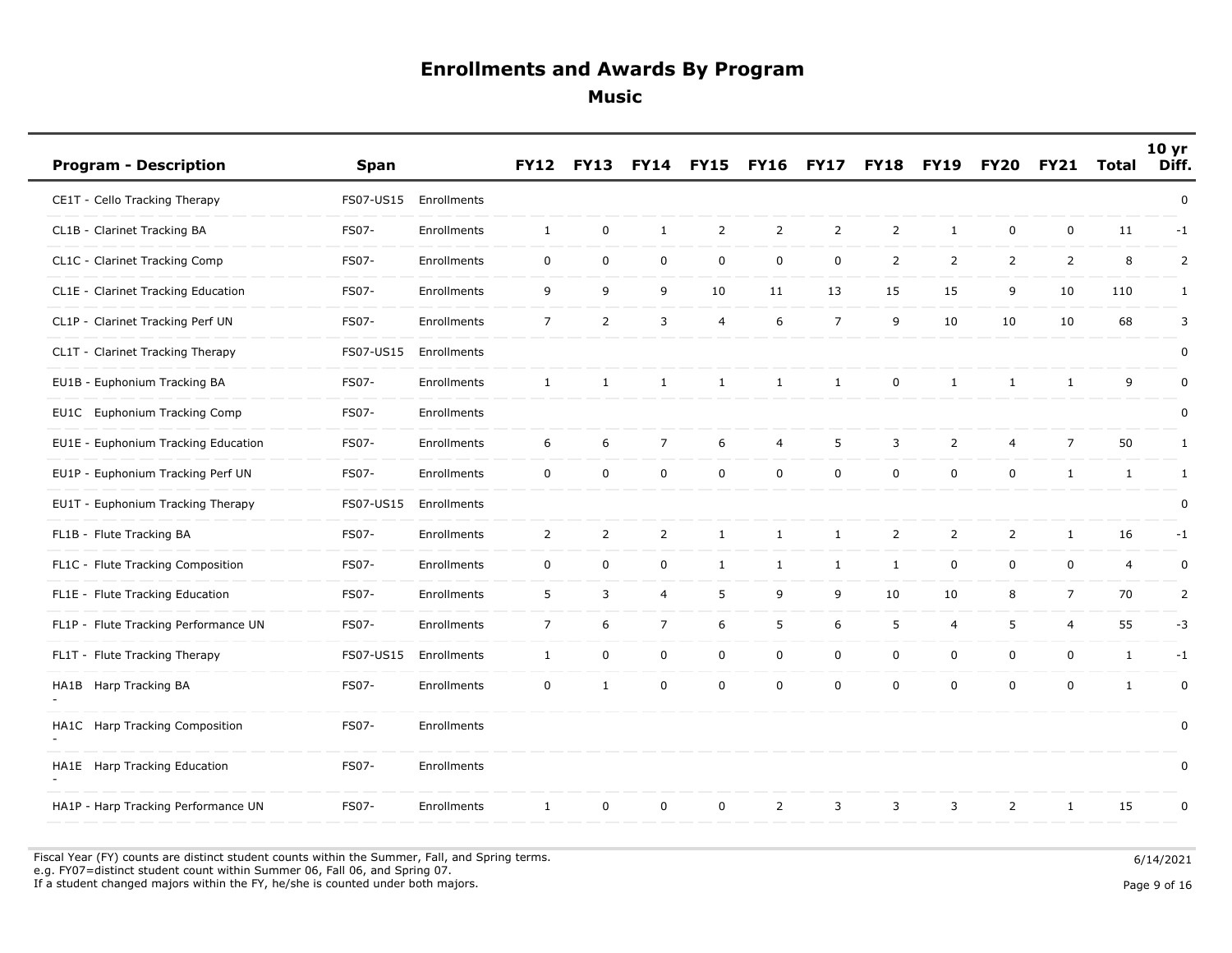| <b>Program - Description</b>          | <b>Span</b> |             | <b>FY12</b>      | <b>FY13</b>    |              | <b>FY15</b>    | <b>FY16</b>    | FY17           | <b>FY18</b>    | <b>FY19</b>    | <b>FY20</b>    | <b>FY21</b>    | <b>Total</b>   | 10 <sub>yr</sub><br>Diff. |
|---------------------------------------|-------------|-------------|------------------|----------------|--------------|----------------|----------------|----------------|----------------|----------------|----------------|----------------|----------------|---------------------------|
| HA1T - Harp Tracking Therapy          | FS07-US15   | Enrollments |                  |                |              |                |                |                |                |                |                |                |                | 0                         |
| HO1B Horn Tracking BA                 | FS07-       | Enrollments | $\overline{2}$   | $\overline{2}$ | $\mathbf{1}$ | $\overline{2}$ | $\overline{2}$ | $\overline{2}$ | $\overline{2}$ | $\mathbf{1}$   | $\mathbf 0$    | $\mathbf 0$    | 14             | $-2$                      |
| HO1C Horn Tracking Composition        | FS07-       | Enrollments | $\mathbf 0$      | $\mathbf{1}$   | $\mathbf{1}$ | $\mathbf{1}$   | $\mathbf{1}$   | 0              | $\mathbf 0$    | $\mathbf 0$    | $\mathbf 0$    | $\mathbf 0$    | 4              | 0                         |
| HO1E Horn Tracking Education          | FS07-       | Enrollments | 9                | 10             | 12           | 9              | 8              | $\overline{7}$ | 8              | 6              | $\overline{7}$ | 9              | 85             | $\mathbf 0$               |
| HO1P Horn Tracking Performance UN     | FS07-       | Enrollments | $\overline{2}$   | $\overline{2}$ | 3            | 3              | 5              | 8              | 9              | 9              | 9              | 8              | 58             | 6                         |
| HO1T Horn Tracking Therapy            | FS07-US15   | Enrollments |                  |                |              |                |                |                |                |                |                |                |                | 0                         |
| JBA3 - Jazz Bass Tracking Education   | FS14-       | Enrollments |                  |                |              |                |                |                |                |                |                |                |                | 0                         |
| JBA1 - Jazz Bass Tracking UN          | FS07-       | Enrollments | 10               | 9              | 11           | $\overline{7}$ | 9              | 11             | 9              | 10             | 9              | 6              | 91             | -4                        |
| JGU3 - Jazz Guitar Tracking Education | FS14-       | Enrollments | 0                | $\mathbf 0$    | 0            | $\mathbf{1}$   | $\mathbf{1}$   | 2              | $\overline{2}$ | $\mathbf{1}$   | $\mathbf{1}$   | $\mathbf{1}$   | 9              | $\mathbf{1}$              |
| JGU1 - Jazz Guitar Tracking UN        | FS07-       | Enrollments | $\overline{7}$   | 8              | 8            | $\overline{7}$ | $\overline{7}$ | $\overline{7}$ | $\overline{7}$ | $\overline{7}$ | $\overline{7}$ | 6              | 71             | $-1$                      |
| JPE3 - Jazz Percussion Tracking Educ  | FS14-       | Enrollments |                  |                |              |                |                |                |                |                |                |                |                | 0                         |
| JPE1 - Jazz Percussion Tracking UN    | FS07-       | Enrollments | 9                | 9              | 11           | 10             | 9              | 6              | 9              | 8              | $\overline{7}$ | 9              | 87             | $\mathbf 0$               |
| JPI3 - Jazz Piano Tracking Education  | FS14-       | Enrollments | $\mathbf 0$      | $\mathbf 0$    | 0            | $\mathbf{1}$   | 0              | 0              | $\mathsf 0$    | 0              | $\overline{2}$ | $\overline{2}$ | 5              | 2                         |
| JPI1 - Jazz Piano Tracking UN         | FS07-       | Enrollments | 3                | $\overline{4}$ | 5            | 6              | 5              | 5              | 6              | 4              | 5              | 5              | 48             | $\overline{2}$            |
| JSX3 - Jazz Sax Tracking Education    | FS14-       | Enrollments | $\boldsymbol{0}$ | $\pmb{0}$      | $\mathbf 0$  | 0              | 0              | $\pmb{0}$      | $\mathbf 0$    | $\mathsf 0$    | $\mathbf{1}$   | $\mathbf{1}$   | $\overline{2}$ | 1                         |
| JSX1 - Jazz Sax Tracking UN           | FS07-       | Enrollments | 15               | 17             | 11           | 12             | 12             | 13             | 13             | 10             | 11             | 10             | 124            | -5                        |
| JTB3 - Jazz Trombone Tracking Educ    | FS14-       | Enrollments | $\mathbf 0$      | $\mathbf 0$    | $\mathbf 0$  | $\mathbf{1}$   | $\mathbf{1}$   | 2              | $\overline{2}$ | $\overline{2}$ | $\overline{2}$ | $\mathbf{1}$   | 11             | 1                         |
| JTB1 - Jazz Trombone Tracking UN      | FS07-       | Enrollments | 4                | $\overline{4}$ | 3            | 6              | 6              | $\overline{7}$ | 6              | 5              | $\overline{7}$ | 10             | 58             | 6                         |
| JTP3 - Jazz Trumpet Tracking Educ     | FS14-       | Enrollments | $\mathbf 0$      | $\mathbf 0$    | $\mathbf 0$  | $\mathbf{1}$   | $\mathbf{1}$   | $\mathbf{1}$   | 1              | 2              | $\mathbf{1}$   | $\mathbf{1}$   | 8              | 1                         |

Fiscal Year (FY) counts are distinct student counts within the Summer, Fall, and Spring terms.  $6/14/2021$  e.g. FY07=distinct student count within Summer 06, Fall 06, and Spring 07. If a student changed majors within the FY, he/she is counted under both majors. Page 10 of 16 and the student of the student changed majors within the FY, he/she is counted under both majors.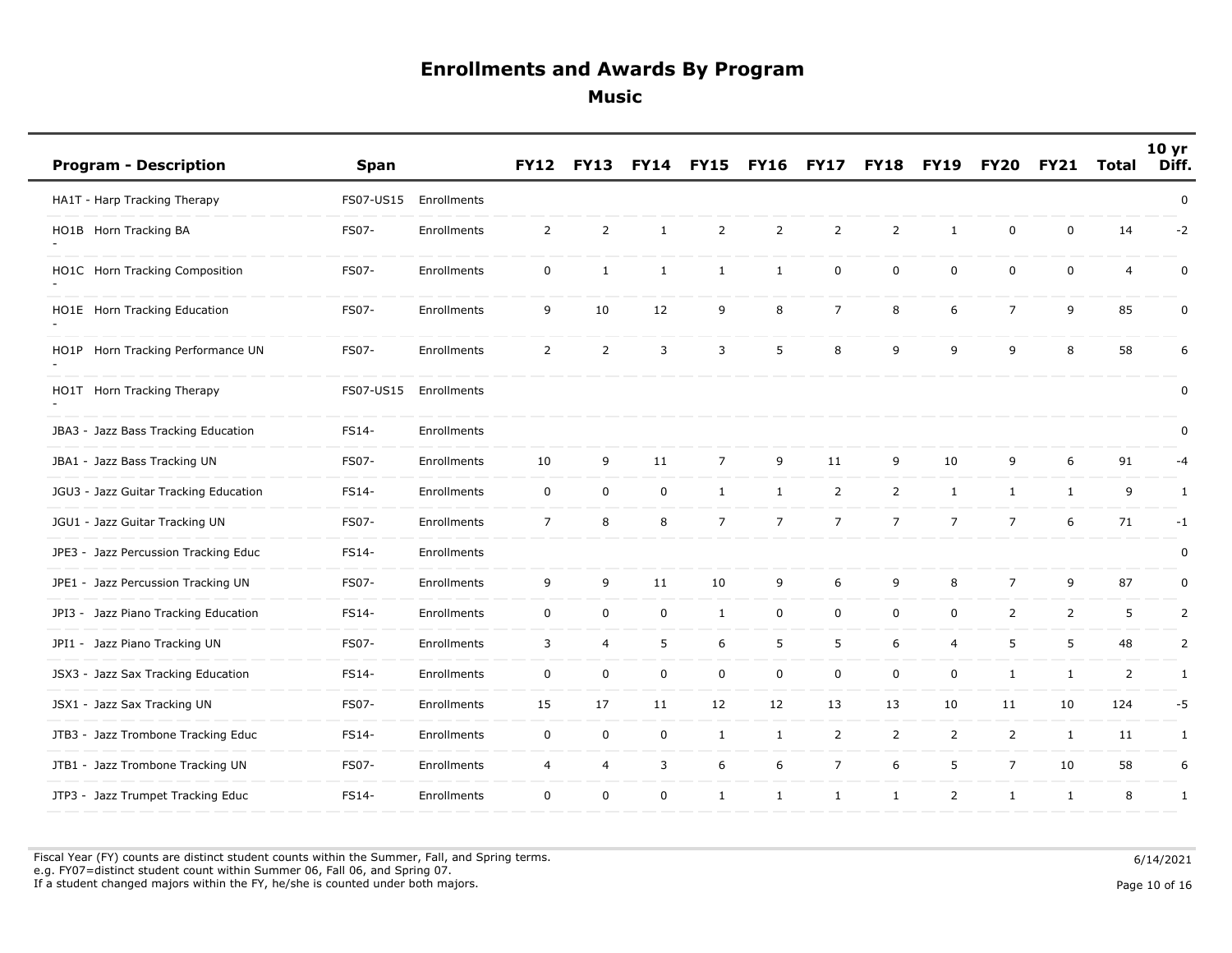| <b>Program - Description</b>          | <b>Span</b>  |             | <b>FY12</b>    | <b>FY13</b>    | <b>FY14</b>    | <b>FY15</b>    | <b>FY16</b>    | <b>FY17</b>    | <b>FY18</b>    | <b>FY19</b>    | <b>FY20</b>    | <b>FY21</b>    | <b>Total</b>   | 10 <sub>yr</sub><br>Diff. |
|---------------------------------------|--------------|-------------|----------------|----------------|----------------|----------------|----------------|----------------|----------------|----------------|----------------|----------------|----------------|---------------------------|
| JTP1 - Jazz Trumpet Tracking UN       | FS07-        | Enrollments | 10             | 8              | 6              | 8              | 9              | 5              | $\overline{7}$ | 5              | $\overline{4}$ | 5              | 67             | $-5$                      |
| JVN3 - Jazz Violin Tracking Education | FS14-        | Enrollments |                |                |                |                |                |                |                |                |                |                |                | 0                         |
| JVN1 - Jazz Violin Tracking UN        | FS07-        | Enrollments |                |                |                |                |                |                |                |                |                |                |                | 0                         |
| JVO1 - Jazz Voice Tracking UN         | FS07-        | Enrollments | $\overline{2}$ | $\overline{2}$ | $\mathbf 0$    | 0              | $\mathbf 0$    | $\pmb{0}$      | $\mathbf 0$    | $\mathsf 0$    | $\mathbf 0$    | $\mathbf 0$    | 4              | $-2$                      |
| Oboe Tracking BA<br>OB1B              | <b>FS07-</b> | Enrollments | $\overline{4}$ | 3              | $\mathbf{1}$   | 0              | 0              | 1              | 1              | $\mathbf{1}$   | $\mathbf{1}$   | $\mathbf 0$    | 12             | $-4$                      |
| OB1C Oboe Tracking Composition        | FS07-        | Enrollments |                |                |                |                |                |                |                |                |                |                |                | 0                         |
| OB1E Oboe Tracking Education          | FS07-        | Enrollments | $\overline{2}$ | $\mathbf{1}$   | 3              | 3              | 4              | $\overline{4}$ | 4              | $\overline{2}$ | $\mathbf{1}$   | 1              | 25             | $-1$                      |
| Oboe Tracking Performance UN<br>OB1P  | FS07-        | Enrollments | $\overline{4}$ | 6              | 3              | $\overline{4}$ | 4              | 5              | 5              | 6              | 6              | $\overline{7}$ | 50             | 3                         |
| OB1T Oboe Tracking Therapy            | FS07-US15    | Enrollments |                |                |                |                |                |                |                |                |                |                |                | $\pmb{0}$                 |
| PE1C - Percussion Track Composition   | FS07-        | Enrollments | $\mathbf 0$    | $\mathbf 0$    | $\mathbf{1}$   | $\mathbf{1}$   | $\mathbf{1}$   | $\mathbf{1}$   | $\mathbf{1}$   | $\mathbf{1}$   | 3              | 3              | 12             | 3                         |
| PE1B - Percussion Tracking BA         | FS07-        | Enrollments | $\mathbf{1}$   | $\overline{2}$ | 3              | 4              | 3              | $\overline{2}$ | $\mathbf{1}$   | $\mathbf{1}$   | $\mathbf 0$    | $\mathbf 0$    | 17             | -1                        |
| PE1E - Percussion Tracking Education  | FS07-        | Enrollments | 11             | 11             | 14             | 13             | 14             | 16             | 15             | 12             | 10             | 10             | 126            | $-1$                      |
| PE1P - Percussion Tracking Perf UN    | FS07-        | Enrollments | 9              | 8              | 8              | 6              | $\mathbf{1}$   | 3              | 3              | $\overline{2}$ | 6              | $\overline{7}$ | 53             | $-2$                      |
| PE1T - Percussion Tracking Therapy    | FS07-US15    | Enrollments |                |                |                |                |                |                |                |                |                |                |                | 0                         |
| PI1B - Piano Tracking BA              | FS07-        | Enrollments | $\overline{2}$ | $\mathbf 0$    | $\overline{2}$ | 3              | $\overline{2}$ | 1              | $\mathbf 0$    | 0              | $\mathbf 0$    | $\mathbf 0$    | 10             | $-2$                      |
| PI1C - Piano Tracking Composition     | FS07-        | Enrollments | 5              | $\overline{4}$ | 5              | 5              | 3              | $\mathsf 3$    | $\overline{2}$ | $\overline{2}$ | $\mathbf{1}$   | $\mathbf{1}$   | 31             | $-4$                      |
| PI1E - Piano Tracking Education       | FS07-        | Enrollments | $\overline{7}$ | 6              | 3              | 5              | 4              | 3              | $\overline{2}$ | 3              | $\overline{2}$ | $\overline{2}$ | 37             | $-5$                      |
| PI1P - Piano Tracking Performance UN  | FS07-        | Enrollments | 13             | 12             | 11             | 11             | $\overline{7}$ | 9              | $\overline{7}$ | 4              | 3              | 4              | 81             | -9                        |
| PI1T - Piano Tracking Therapy         | FS07-US15    | Enrollments | 3              | $\mathbf{1}$   | $\mathbf 0$    | $\mathbf 0$    | 0              | $\mathbf 0$    | $\mathbf 0$    | $\mathbf 0$    | $\mathbf 0$    | $\mathbf 0$    | $\overline{4}$ | $-3$                      |

Fiscal Year (FY) counts are distinct student counts within the Summer, Fall, and Spring terms.  $6/14/2021$  e.g. FY07=distinct student count within Summer 06, Fall 06, and Spring 07. If a student changed majors within the FY, he/she is counted under both majors. Page 11 of 16 16 and the student student changed majors within the FY, he/she is counted under both majors.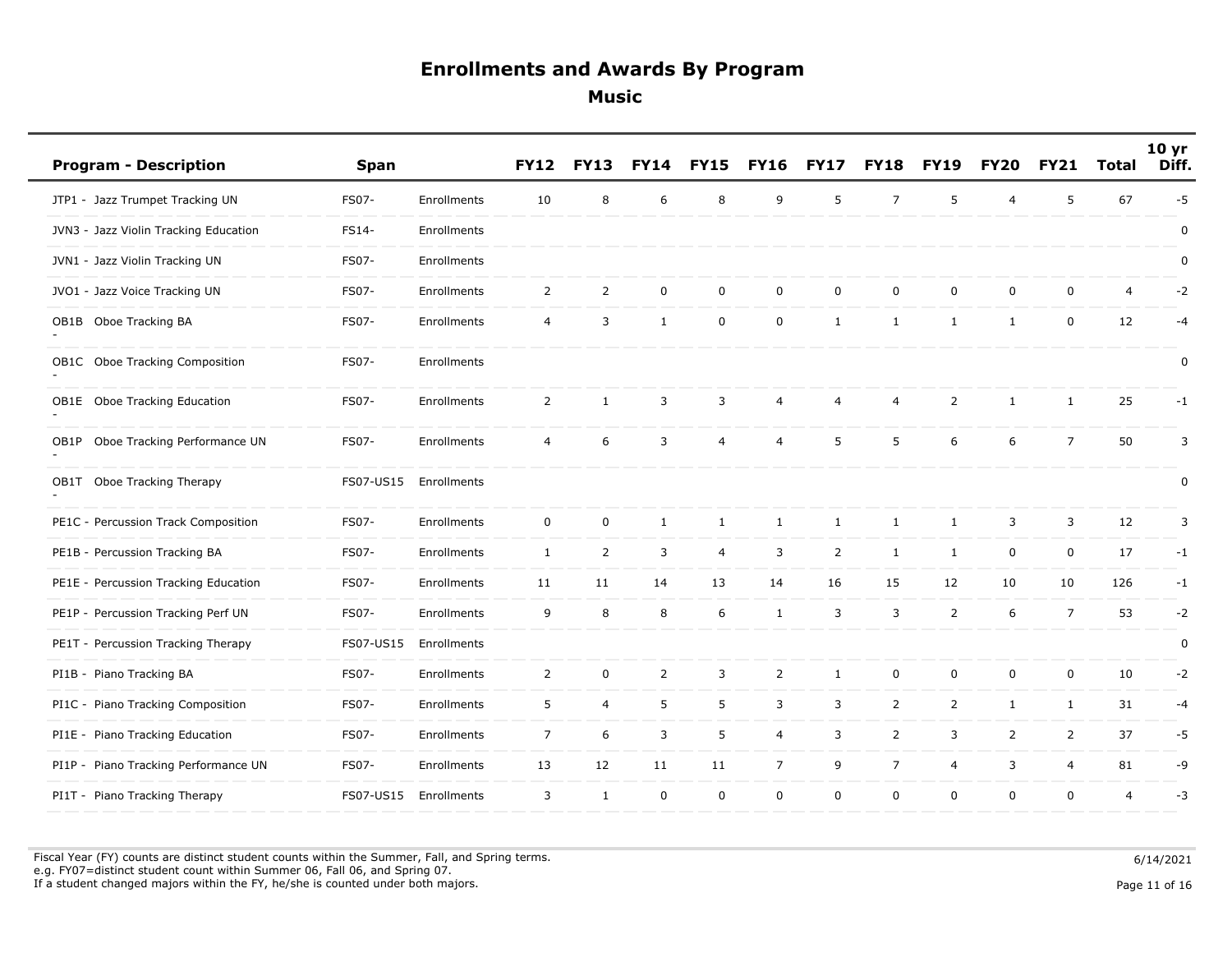| <b>Program - Description</b>        | Span         |             | <b>FY12</b>    | <b>FY13</b>  | <b>FY14</b>    | <b>FY15</b>         | <b>FY16</b>    | <b>FY17</b>    | <b>FY18</b>    | <b>FY19</b>    | <b>FY20</b>    | <b>FY21</b>    | <b>Total</b> | 10 <sub>yr</sub><br>Diff. |
|-------------------------------------|--------------|-------------|----------------|--------------|----------------|---------------------|----------------|----------------|----------------|----------------|----------------|----------------|--------------|---------------------------|
| SX1B - Sax Tracking BA              | FS07-        | Enrollments | $\mathbf{1}$   | $\mathbf{1}$ | $\overline{2}$ | $\overline{2}$      | 3              | $\overline{4}$ | 3              | $\overline{2}$ | $\overline{2}$ | $\overline{2}$ | 22           | $\mathbf{1}$              |
| SX1C Sax Tracking Composition       | FS07-        | Enrollments | $\overline{2}$ | $\mathbf{1}$ | 0              | $\mathbf{1}$        | $\mathbf{1}$   | 1              | $\mathbf{1}$   | $\mathbf{1}$   | $\overline{2}$ | $\mathbf{1}$   | 11           | $-1$                      |
| SX1E - Sax Tracking Education       | FS07-        | Enrollments | 8              | 6            | 8              | 6                   | $\overline{7}$ | $\overline{7}$ | 9              | 10             | 11             | 9              | 81           | $\mathbf{1}$              |
| SX1P - Sax Tracking Performance UN  | FS07-        | Enrollments | 5              | 5            | 6              | 6                   | 5              | 4              | 5              | $\overline{2}$ | $\overline{4}$ | 6              | 48           | $\mathbf{1}$              |
| SX1T - Sax Tracking Therapy         | FS07-US15    | Enrollments |                |              |                |                     |                |                |                |                |                |                |              | $\pmb{0}$                 |
| TB1B - Trombone Tracking BA         | <b>FS07-</b> | Enrollments | $\mathbf{1}$   | $\mathbf{1}$ | 0              | $\mathbf{1}$        | $\mathbf{1}$   | $\overline{2}$ | $\overline{2}$ | $\overline{2}$ | $\overline{2}$ | $\mathbf{1}$   | 13           | 0                         |
| TB1C - Trombone Tracking Compositon | <b>FS07-</b> | Enrollments | $\mathbf 0$    | $\mathbf 0$  | $\mathbf 0$    | $\mathsf{O}\xspace$ | $\mathbf 0$    | $\pmb{0}$      | $\mathbf 0$    | $\mathbf 0$    | $\mathbf{1}$   | $\overline{2}$ | 3            | $\overline{2}$            |
| TB1E - Trombone Tracking Education  | FS07-        | Enrollments | 10             | 11           | 11             | 13                  | 15             | 12             | 11             | $\overline{7}$ | 6              | 4              | 100          | -6                        |
| TB1P - Trombone Tracking Perf UN    | FS07-        | Enrollments | $\overline{3}$ | $\mathbf{1}$ | $\overline{2}$ | $\mathbf{1}$        | $\mathbf 0$    | $\mathbf 0$    | $\mathbf{1}$   | $\overline{2}$ | $\overline{2}$ | $\overline{3}$ | 15           | $\mathbf 0$               |
| TB1T - Trombone Tracking Therapy    | FS07-US15    | Enrollments |                |              |                |                     |                |                |                |                |                |                |              | 0                         |
| TP1B - Trumpet Tracking BA          | FS07-        | Enrollments | $\mathsf{O}$   | $\mathbf 0$  | 0              | $\pmb{0}$           | $\mathsf{O}$   | $\mathbf{1}$   | $\mathbf{1}$   | 1              | $\overline{2}$ | $\mathbf{1}$   | 6            | 1                         |
| TP1C - Trumpet Tracking Composition | <b>FS07-</b> | Enrollments | $\mathbf{1}$   | $\mathbf{1}$ | $\mathbf{1}$   | $\mathbf{1}$        | $\mathbf{1}$   | $\overline{2}$ | $\overline{2}$ | $\mathbf{1}$   | $\mathbf{1}$   | $\mathbf 0$    | 11           | $-1$                      |
| TP1E - Trumpet Tracking Education   | <b>FS07-</b> | Enrollments | 15             | 14           | 11             | 12                  | 10             | 13             | 14             | 17             | 16             | 14             | 136          | $-1$                      |
| TP1P - Trumpet Tracking Perf UN     | FS07-        | Enrollments | $\overline{4}$ | 6            | 4              | 4                   | 5              | 6              | 5              | 3              | 5              | 5              | 47           | 1                         |
| TP1T - Trumpet Tracking Therapy     | FS07-US15    | Enrollments | $\mathbf{1}$   | $\mathbf 0$  | 0              | $\mathsf 0$         | $\mathsf{O}$   | $\mathsf 0$    | $\mathbf 0$    | $\mathbf 0$    | $\mathbf 0$    | $\mathsf{O}$   | $\mathbf{1}$ | $-1$                      |
| TU1B - Tuba Tracking BA             | <b>FS07-</b> | Enrollments | <sup>1</sup>   | $\mathbf{1}$ | $\mathbf{1}$   | $\mathbf{1}$        | $\mathbf 0$    | $\mathsf 0$    | $\mathbf 0$    | $\mathbf 0$    | $\mathbf{1}$   | 1              | 6            | 0                         |
| TU1C - Tuba Tracking Composition    | FS07-        | Enrollments | $\mathbf{1}$   | $\mathbf{1}$ | $\mathbf{1}$   | $\mathbf{1}$        | $\mathbf{1}$   | $\mathbf{1}$   | $\mathsf{O}$   | $\mathbf 0$    | $\mathbf 0$    | $\mathsf{O}$   | 6            | $-1$                      |
| TU1E - Tuba Tracking Education      | <b>FS07-</b> | Enrollments | $\overline{7}$ | 8            | $\overline{7}$ | 6                   | 4              | 6              | 5              | 5              | 5              | 5              | 58           | $-2$                      |
| TU1P - Tuba Tracking Performance UN | FS07-        | Enrollments | $\overline{4}$ | 5            | 5              | 4                   | $\mathbf{1}$   | 2              | $\overline{2}$ | $\overline{2}$ | 3              | 3              | 31           | $-1$                      |
| TU1T - Tuba Tracking Therapy        | FS07-US15    | Enrollments |                |              |                |                     |                |                |                |                |                |                |              | $\mathbf 0$               |
| VA1B - Viola Tracking BA            | FS07-        | Enrollments | $\mathbf 0$    | $\mathbf{1}$ | $\mathbf{1}$   | $\mathbf{1}$        | $\mathbf{1}$   | $\mathsf 0$    | $\mathsf 0$    | $\mathbf 0$    | $\mathbf 0$    | $\mathbf 0$    | 4            | $\pmb{0}$                 |

Fiscal Year (FY) counts are distinct student counts within the Summer, Fall, and Spring terms.  $6/14/2021$  e.g. FY07=distinct student count within Summer 06, Fall 06, and Spring 07. If a student changed majors within the FY, he/she is counted under both majors. Page 12 of 16 and the student of the student changed majors within the FY, he/she is counted under both majors.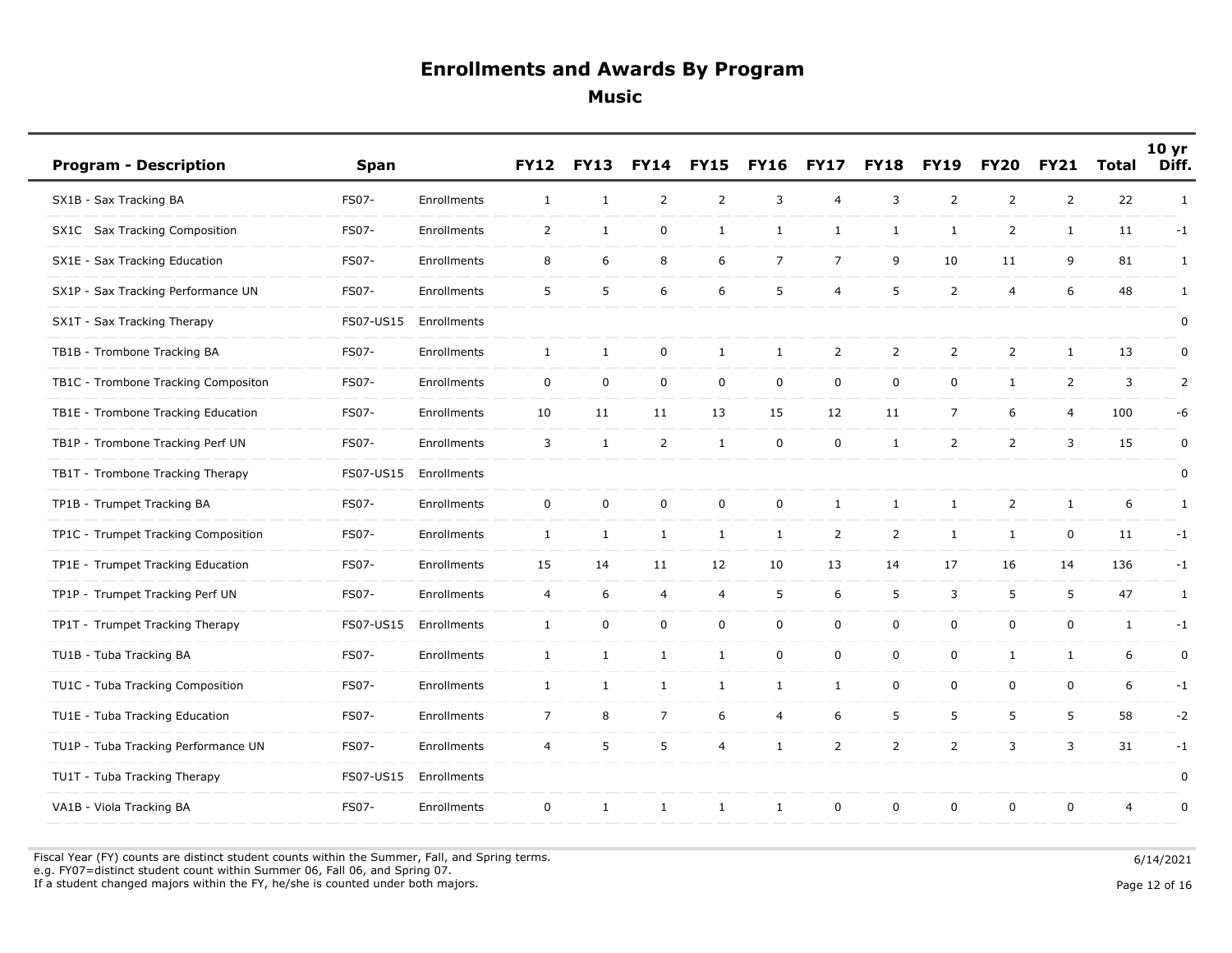| <b>Program - Description</b>                                                                                                                    | <b>Span</b>                        |                         | <b>FY12</b>    | <b>FY13</b>    | <b>FY14</b>      | <b>FY15</b>    | <b>FY16</b>    | <b>FY17</b>           | <b>FY18</b>    | <b>FY19</b>         | <b>FY20</b>           | <b>FY21</b>    | Total          | 10 <sub>yr</sub><br>Diff. |
|-------------------------------------------------------------------------------------------------------------------------------------------------|------------------------------------|-------------------------|----------------|----------------|------------------|----------------|----------------|-----------------------|----------------|---------------------|-----------------------|----------------|----------------|---------------------------|
| VA1C Viola Tracking Composition                                                                                                                 | FS07-                              | Enrollments             |                |                |                  |                |                |                       |                |                     |                       |                |                | 0                         |
| VA1E - Viola Tracking Education                                                                                                                 | FS07-                              | Enrollments             | $\mathbf{1}$   | $\overline{2}$ | $\overline{2}$   | $\overline{2}$ | $\mathbf{1}$   | $\overline{2}$        | $\overline{2}$ | $\overline{2}$      | $\mathbf{1}$          | $\mathbf{1}$   | 16             | 0                         |
| VA1P - Viola Tracking Performance UN                                                                                                            | FS07-                              | Enrollments             | $\overline{2}$ | 4              | $\overline{2}$   | 3              | 3              | 3                     | $\overline{2}$ | $\mathbf{1}$        | $\mathbf{1}$          | $\mathbf{1}$   | 22             | $-1$                      |
| VA1T - Viola Tracking Therapy                                                                                                                   | FS07-US15                          | Enrollments             | $\mathbf{1}$   | $\mathbf{1}$   | $\mathsf 0$      | $\mathbf 0$    | $\mathbf 0$    | $\mathbf 0$           | $\mathbf 0$    | $\mathsf 0$         | $\mathsf{O}$          | $\mathsf{O}$   | $\overline{2}$ | $-1$                      |
| VN1B Violin Tracking BA                                                                                                                         | <b>FS07-</b>                       | Enrollments             | $\overline{2}$ | $\overline{2}$ | $\overline{2}$   | $\mathbf{1}$   | $\mathbf{1}$   | $\mathbf 0$           | $\mathbf 0$    | $\mathbf 0$         | $\mathbf{1}$          | $\mathbf{1}$   | 10             | $-1$                      |
| VN1C Violin Tracking Composition                                                                                                                | <b>FS07-</b>                       | Enrollments             | $\mathbf 0$    | 0              | $\mathsf 0$      | $\mathbf 0$    | $\mathbf{1}$   | 1                     | $\mathbf{1}$   | $\mathbf 0$         | $\mathbf 0$           | $\mathbf 0$    | 3              | $\mathbf 0$               |
| VN1E Violin Tracking Education                                                                                                                  | FS07-                              | Enrollments             | 12             | 9              | $\boldsymbol{6}$ | $\overline{4}$ | $\overline{2}$ | $\mathbf{1}$          | $\mathbf{1}$   | $\mathbf 0$         | $\mathbf{1}$          | $\overline{2}$ | 38             | $-10$                     |
| VN1P - Violin Tracking Performance UN                                                                                                           | FS07-                              | Enrollments             | $\overline{4}$ | 4              | $\overline{4}$   | 5              | 6              | 5                     | 6              | 4                   | $\mathbf{1}$          | 5              | 44             | 1                         |
| VN1T - Violin Tracking Therapy                                                                                                                  | FS07-US15                          | Enrollments             |                |                |                  |                |                |                       |                |                     |                       |                |                | $\pmb{0}$                 |
| VO1B Voice Tracking BA                                                                                                                          | <b>FS07-</b>                       | Enrollments             | $\overline{2}$ | $\mathbf{1}$   | $\mathbf{1}$     | $\mathsf 0$    | $\mathbf 0$    | $\pmb{0}$             | $\mathbf{1}$   | $\mathbf{1}$        | $\overline{2}$        | $\mathbf{1}$   | 9              | $-1$                      |
| VO1C Voice Tracking Composition                                                                                                                 | FS07-                              | Enrollments             | $\mathbf 0$    | 0              | $\mathbf{1}$     | $\mathbf{1}$   | $\mathbf{1}$   | $\mathbf{1}$          | $\mathbf{1}$   | $\overline{2}$      | 4                     | $\overline{3}$ | 14             | 3                         |
| VO1E Voice Tracking Education                                                                                                                   | FS07-                              | Enrollments             | 52             | 53             | 53               | 48             | 46             | 43                    | 45             | 41                  | 44                    | 45             | 470            | $-7$                      |
| VO1P Voice Tracking Performance UN                                                                                                              | FS07-                              | Enrollments             | 34             | 37             | 30               | 28             | 25             | 23                    | 22             | 24                  | 29                    | 30             | 282            | $-4$                      |
| VO1T Voice Tracking Therapy                                                                                                                     | FS07-US15                          | Enrollments             |                |                |                  |                |                |                       |                |                     |                       |                |                | $\pmb{0}$                 |
| <b>PHD - Doctor of Philosophy</b>                                                                                                               |                                    |                         |                |                |                  |                |                |                       |                |                     |                       |                |                |                           |
| 7326 - Music Education                                                                                                                          | FS07-                              | Enrollments             | 15             | 10             | 10               | 9              | 9              | 10                    | 10             | 8                   | 8                     | 9              | 98             | -6                        |
|                                                                                                                                                 |                                    | Awards<br>$\frac{0}{0}$ | 6<br>40%       | 1<br>10%       | 3<br>30%         | 2<br>22%       | 2<br>22%       | $\overline{4}$<br>40% | 2<br>20%       | $\mathbf{1}$<br>13% | $\overline{2}$<br>25% | 2<br>22%       | 25<br>26%      | $-4$<br>$-18%$            |
| <b>SPCU - Specialization Undergraduate</b>                                                                                                      |                                    |                         |                |                |                  |                |                |                       |                |                     |                       |                |                |                           |
| 7340 - Piano Pedagogy                                                                                                                           |                                    | FS08-US15 Enrollments   |                |                |                  |                |                |                       |                |                     |                       |                |                | $\pmb{0}$                 |
| $\sim$ $\sim$ $\sim$<br>$\sim$<br>the search of the contract of the contract of the contract of the contract of the contract of the contract of | the common contract and the common |                         |                |                |                  |                |                |                       |                |                     |                       |                |                |                           |

Fiscal Year (FY) counts are distinct student counts within the Summer, Fall, and Spring terms. e.g. FY07=distinct student count within Summer 06, Fall 06, and Spring 07.

If a student changed majors within the FY, he/she is counted under both majors.

Page 13 of 16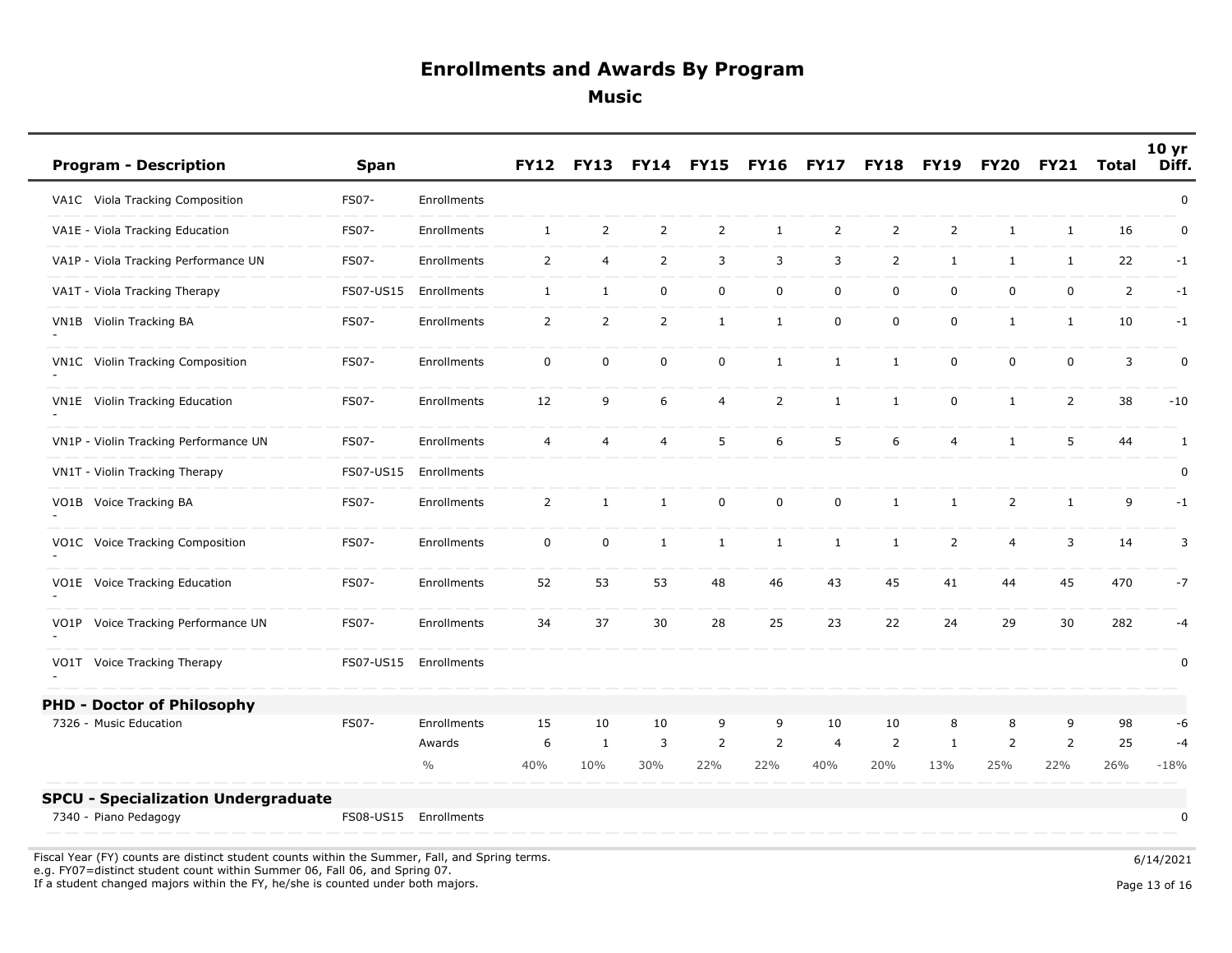# **Enrollments and Awards By Program Music 10 yr**  Program - Description **Span FY12 FY13 FY14 FY15 FY16 FY17 FY18 FY19 FY20 FY21 Total**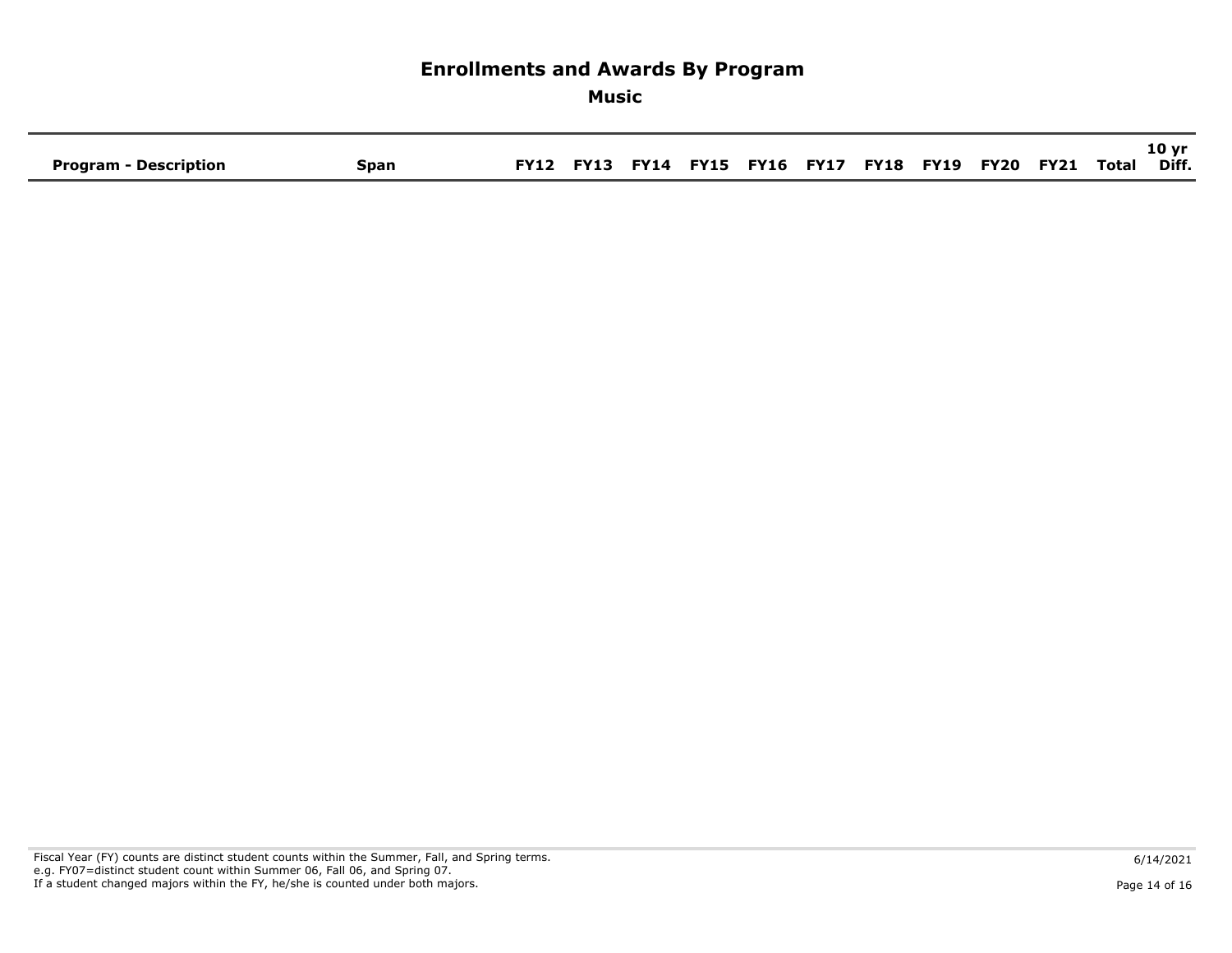**Music** 

| <b>Program - Description</b>      | Span                                  |             | FY12 FY13 FY14 FY15 |             |                |                |                |             | <b>FY16 FY17 FY18 FY19 FY20</b> |                | FY21 Total     |                | 10 yr<br>Diff. |
|-----------------------------------|---------------------------------------|-------------|---------------------|-------------|----------------|----------------|----------------|-------------|---------------------------------|----------------|----------------|----------------|----------------|
| <b>Totals for</b><br><b>Music</b> |                                       | <b>FY12</b> | <b>FY13</b>         | <b>FY14</b> | <b>FY15</b>    | <b>FY16</b>    | <b>FY17</b>    | <b>FY18</b> | <b>FY19</b>                     | <b>FY20</b>    | <b>FY21</b>    | <b>Total</b>   | 10 yr<br>Diff. |
|                                   | <b>Additional Major Undergraduate</b> |             |                     |             |                |                |                |             |                                 |                |                |                |                |
|                                   | Enrollments                           | $\Omega$    | $\overline{7}$      | 6           | 11             | 22             | 21             | 19          | 13                              | 11             | 12             | 122            | 12             |
|                                   | Awards                                | $\Omega$    | $\mathbf{0}$        | $\mathbf 0$ | $\mathbf{1}$   | $\mathbf 0$    | $\mathbf{1}$   | 2           | $\mathbf{1}$                    | $\overline{2}$ | $\mathbf 0$    | $\overline{7}$ | $\mathbf 0$    |
|                                   | $\frac{0}{0}$                         |             | 0%                  | 0%          | 9%             | 0%             | 5%             | 11%         | 8%                              | 18%            | 0%             | 6%             | 0%             |
|                                   | <b>Bachelor of Arts</b>               |             |                     |             |                |                |                |             |                                 |                |                |                |                |
|                                   | Enrollments                           | 26          | 22                  | 23          | 32             | 34             | 39             | 25          | 22                              | 20             | 13             | 256            | $-13$          |
|                                   | Awards                                | 6           | 6                   | 6           | $\overline{2}$ | 6              | 9              | 6           | $\overline{4}$                  | 9              | $\overline{2}$ | 56             | $-4$           |
|                                   | $\frac{1}{2}$                         | 23%         | 27%                 | 26%         | 6%             | 18%            | 23%            | 24%         | 18%                             | 45%            | 15%            | 22%            | $-8%$          |
|                                   | <b>Bachelor of Music</b>              |             |                     |             |                |                |                |             |                                 |                |                |                |                |
|                                   | Enrollments                           | 361         | 349                 | 324         | 317            | 293            | 287            | 303         | 303                             | 302            | 295            | 3,134          | $-66$          |
|                                   | Awards                                | 60          | 66                  | 62          | 72             | 56             | 46             | 49          | 59                              | 58             | 43             | 571            | $-17$          |
|                                   | $\%$                                  | 17%         | 19%                 | 19%         | 23%            | 19%            | 16%            | 16%         | 19%                             | 19%            | 15%            | 18%            | $-2%$          |
|                                   | <b>Doctor of Musical Arts</b>         |             |                     |             |                |                |                |             |                                 |                |                |                |                |
|                                   | Enrollments                           | 171         | 152                 | 164         | 164            | 176            | 180            | 174         | 178                             | 178            | 190            | 1,727          | 19             |
|                                   | Awards                                | 43          | 30                  | 37          | 32             | 31             | 35             | 40          | 38                              | 35             | 31             | 352            | $-12$          |
|                                   | $\frac{1}{2}$                         | 25%         | 20%                 | 23%         | 20%            | 18%            | 19%            | 23%         | 21%                             | 20%            | 16%            | 20%            | $-9%$          |
|                                   | <b>Doctor of Philosophy</b>           |             |                     |             |                |                |                |             |                                 |                |                |                |                |
|                                   | Enrollments                           | 15          | 10                  | 10          | 9              | 9              | 10             | 10          | 8                               | 8              | 9              | 98             | $-6$           |
|                                   | Awards                                | 6           | $\mathbf{1}$        | 3           | $\overline{2}$ | $\overline{2}$ | $\overline{4}$ | 2           | $\mathbf{1}$                    | 2              | 2              | 25             | $-4$           |
|                                   | $\frac{1}{2}$                         | 40%         | 10%                 | 30%         | 22%            | 22%            | 40%            | 20%         | 13%                             | 25%            | 22%            | 26%            | $-18%$         |
|                                   | <b>Graduate Certificate Program</b>   |             |                     |             |                |                |                |             |                                 |                |                |                |                |
|                                   | Enrollments                           | 0           | $\mathbf 0$         | 0           | 0              | 0              | 0              | 0           | 0                               | $\overline{4}$ | 12             | 16             | 12             |
|                                   | Awards                                | $\Omega$    | $\Omega$            | $\mathbf 0$ | $\mathbf 0$    | $\mathbf 0$    | $\mathbf{0}$   | $\Omega$    | $\mathbf{0}$                    | $\Omega$       | $\overline{4}$ | $\overline{4}$ | 4              |
|                                   | $\frac{0}{0}$                         |             |                     |             |                |                |                |             |                                 | 0%             | 33%            | 25%            | 33%            |

Fiscal Year (FY) counts are distinct student counts within the Summer, Fall, and Spring terms.<br>e.g. FY07=distinct student count within Summer 06, Fall 06, and Spring 07.

If a student changed majors within the FY, he/she is counted under both majors. Page 15 of 16 and the student of the student changed majors within the FY, he/she is counted under both majors.

Page 15 of 16